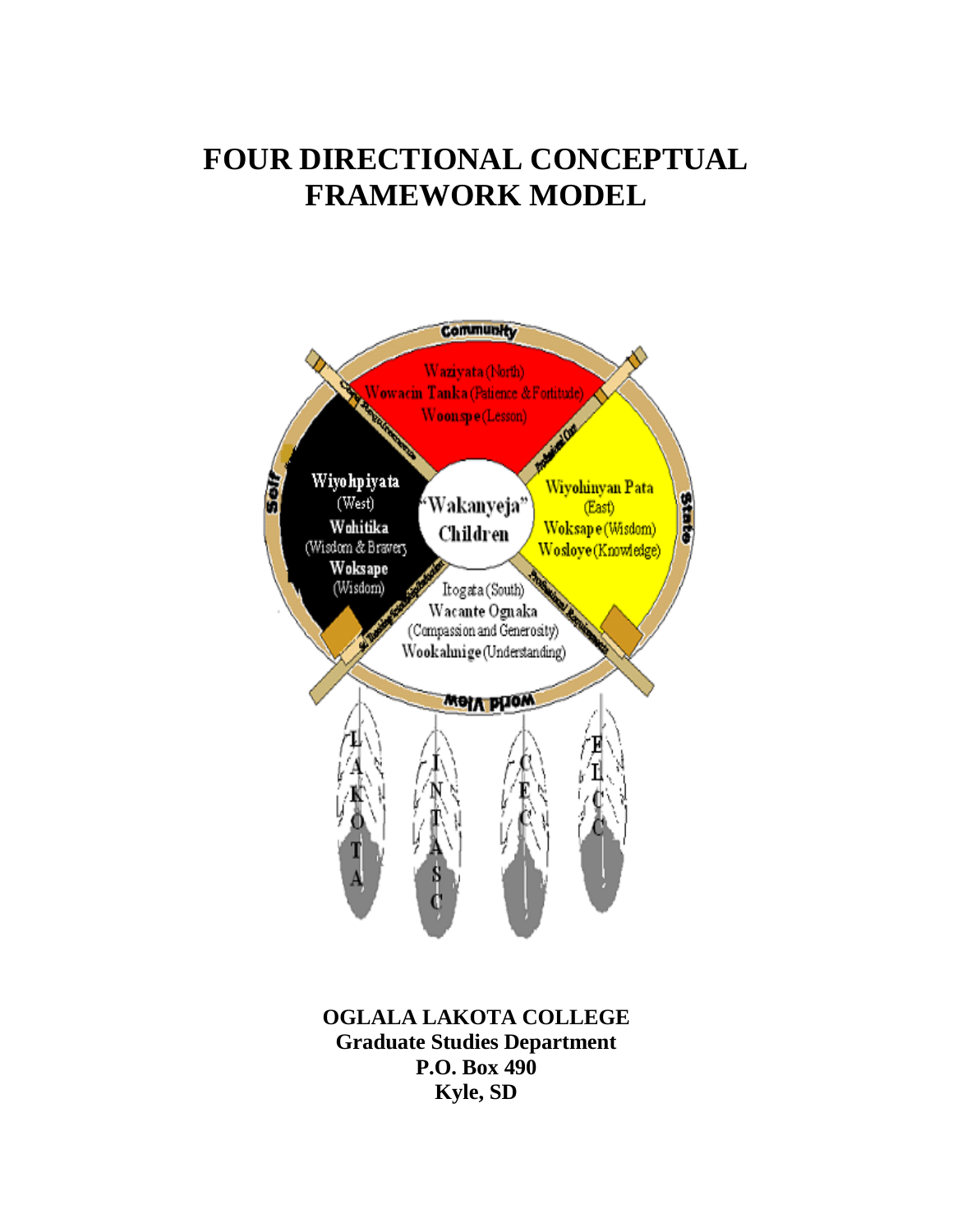### **CONCEPTUAL FRAMEWORK**

### **C. 1 PROGRAM'S PHILOSOPHY, PURPOSE, AND GOALS**

### **Vision and Mission of the Institution**

"Oglala Lakota College is an institution of higher education chartered by the Oglala Sioux Tribe to coordinate all higher education on the Pine Ridge Reservation. Its mission is to offer a wide range of educational opportunities from community service offerings to various certificates and both undergraduate and graduate degrees. The ultimate goal is the establishment of a Lakota University."

In carrying out the mission, the Oglala Lakota College OLC Board of Trustees stresses Lakota culture and Tribal self-determination. The College prepares students to understand the larger society as well as the customs and beliefs of the Lakota people. Working towards these ends, the College has defined as its purposes:

### **Tribal**

- To provide the Oglala Sioux Tribe as a sovereign people with educated and trained human resources and personnel
- To assist people in being active, productive members of their families, communities, and of the Oglala Sioux Tribe.
- To provide the Oglala Sioux Tribe with expertise and information needed for its development.
- To actively seek to place graduates.

### **Cultural**

- To present the Lakota cultural perspective in teaching within the academic, occupational and community programs.
- To promote study of the Lakota culture as an area of study in itself.
- To research, study and disseminate the Lakota language, culture and philosophy.

### **Academic**

- To maintain high academic standards for staff and students.
- To maintain open enrollments.
- To be accessible to potential students.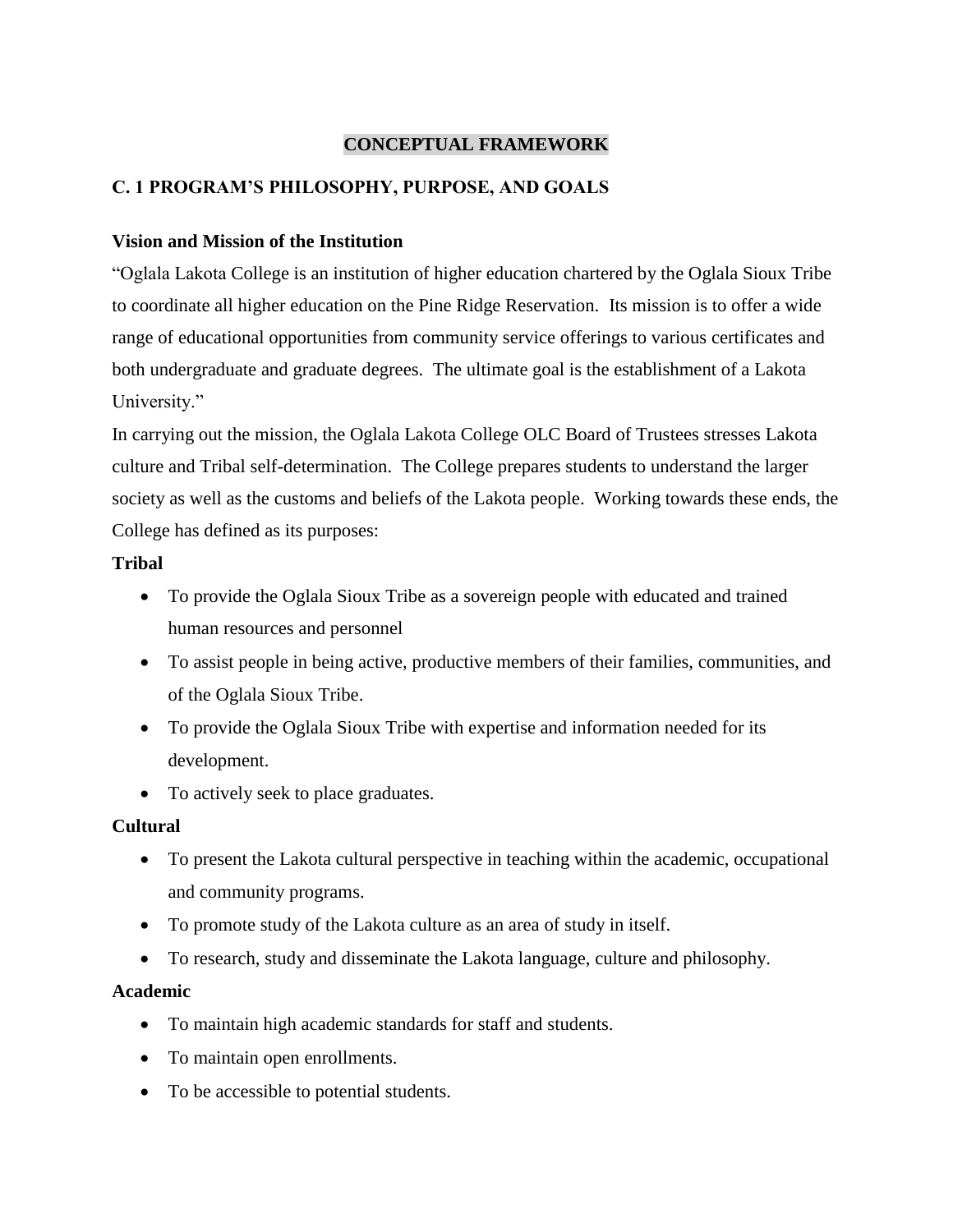- To teach students necessary skills and human values which will assist in fulfilling themselves and making a productive living.
- To work with other institutions and agencies in furthering the interests of the college.

### **Community**

- To assist with the determination of development needs of the reservation districts and communities.
- To assist the reservation districts and communities in achieving their goals.
- To provide continuing and community education.

### **Vision and Mission of the Professional Teacher Education Program**

### **The Professional Teacher Education Program Vision**

To graduate highly qualified, professional, motivated, and reflective teachers who possess and **teach**/practice *Wolakolkiciyapi* in a multicultural, changing world. The professional teacher education program views *Wolakolkiciyapi* as reflection and conduct of the Lakota Virtues as a means of improving self and others.

### **The Professional Teacher Education Program Mission**

Graduates from our programs will be proficient as competent reflective teachers of content, theory, and application with an emphasis on (Lakota Virtues) character education while emphasizing community empowerment through reflection of traditional Lakota perspectives.

## **Vision and Mission of the Lakota Leadership/Management: Education Administration program**

### **Vision of the Lakota Leadership/Management: Education Administration program**

The vision of the Graduate Program is *Wolakota* within professionals as they continue in their training to become leaders and managers; Lakota leaders who will live, preserve, and continue the Lakota way of life for coming generations.

### **Mission of the Lakota Leadership/Management: Education Administration program**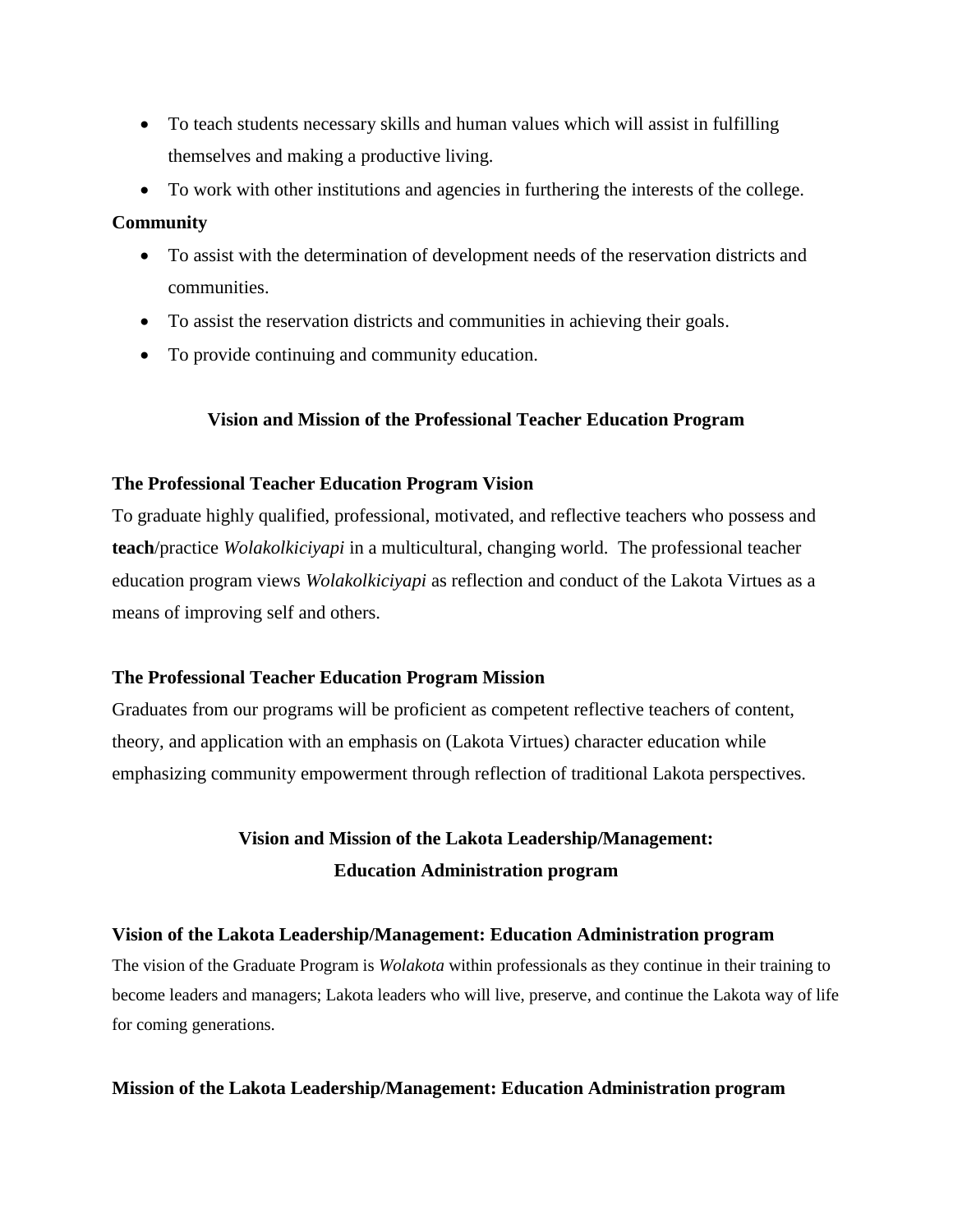Graduate Program is committed to the belief that the leaders and managers, who will take the Lakota into the 21st century, must have a foundation in; Lakota language, spirituality, belief, values, thought and philosophy. Delivery of the curriculum is guided by the principle that Lakota leaders work for, with, and among the people, rather than for personal or material gain. The rigor of the program will be a source of pride for dedicated professionals. Our graduate candidates strive to demonstrate Wolakota, excellence and confidence as they translate theory into quality practice.

#### **Unit's Philosophy, Purposes and Goals**

#### **The Professional Teacher Education Program's Philosophy, Purpose, and Goals**

The conceptual thoughts of Oglala leaders drive the philosophy of Oglala Lakota College; this foundational belief guides the philosophical thoughts that are reflected in the goals of the professional teacher education programs. With the advent of efforts to extend tribal sovereignty by American Indians throughout the United States came recognition by Lakota people that control of education is also the control of their destiny. It is with the core belief that through cultural connections for the learner, academic understanding and ownership takes place. Academic ownership brings about the programs' purpose by producing effective teachers who are valuable tribal, cultural, and community leaders. Therefore, the following goals have been established as integral to the teacher preparation programs:

**Tribal Goals**: Our goal is to improve the quality of education for interns, teachers, and students through consistent awareness, consideration, and integration of Lakota Values and culture within reservation schools or schools with a significant number of Native American learners.

**Cultural Goals:** Our goal is for Oglala Lakota College's teacher candidates to familiarize their students with Lakota Virtues and culture and assisting in integrating Lakota ways within instructional materials and curricula.

**Community Goals:** Community refers to the Lakota belief of *mitakuye Oyasin* – we are all related. Our goal is for teacher candidates to become integral role models and effective leaders within the communities in which they serve. This belief encompasses the wide range of diversity that may exist in any community.

**Academic Goals:** The ultimate goal of the teacher preparation programs is to develop a model of excellence through a collaborative effort that includes formulating, utilizing and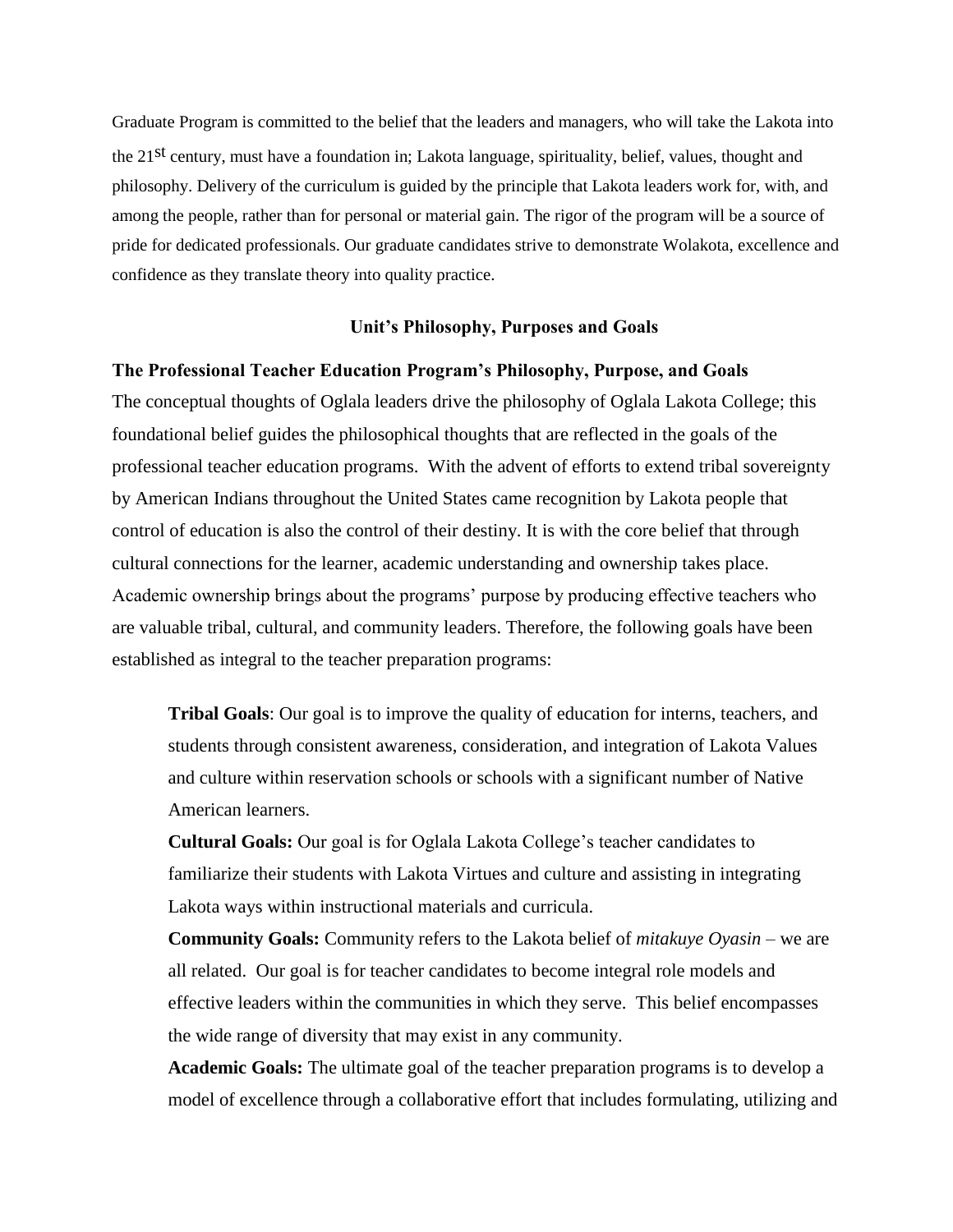evaluating instructional outcomes, methodologies, pedagogy, professionalism and instructional approaches suitable for all learners.

The review of field, curriculum experiences and expectations in all programs lead to teacher candidates who can be successful in meeting South Dakota and national standards for teacher excellence. The programs' philosophy, purpose and goals lead to excellence in education for teacher candidates to be successful practitioners no matter whom or where they may teach.

#### **The Philosophy, Purpose, and Goals of the Lakota Leadership/Management Program**

The **Belief** of this degree program is dedicated to the reality that Lakota leaders and managers must have a foundation in Lakota beliefs, values, thought, and philosophy. Specifically, the curriculum is guided by "the principle that traditional Lakota beliefs recognized a leader as someone who works for, with and among the people, rather than above them, someone who lives for the people and takes action that is for the people rather than for personal or material gain".

The purpose of the Graduate Program at Oglala Lakota College is to develop individual management and leadership skills that are harmonious with Lakota values. Further, the knowledge base of the graduate program is designed to produce candidates with expanded intellectual application, independence in reading and research, using critical thinking skills in decision making, and ability to design and implement change through strategic planning. All of the experiences, the classroom, intellectual investigations, directed/independent studies, and the implementation of knowledge, join with inquiry, reflection, research and implementation to provide the learner a rich background of practical experiences that are coupled with a tradition of intellectual investigation. The **Goal** is to graduate leaders who are sage managers/leaders in the Lakota community.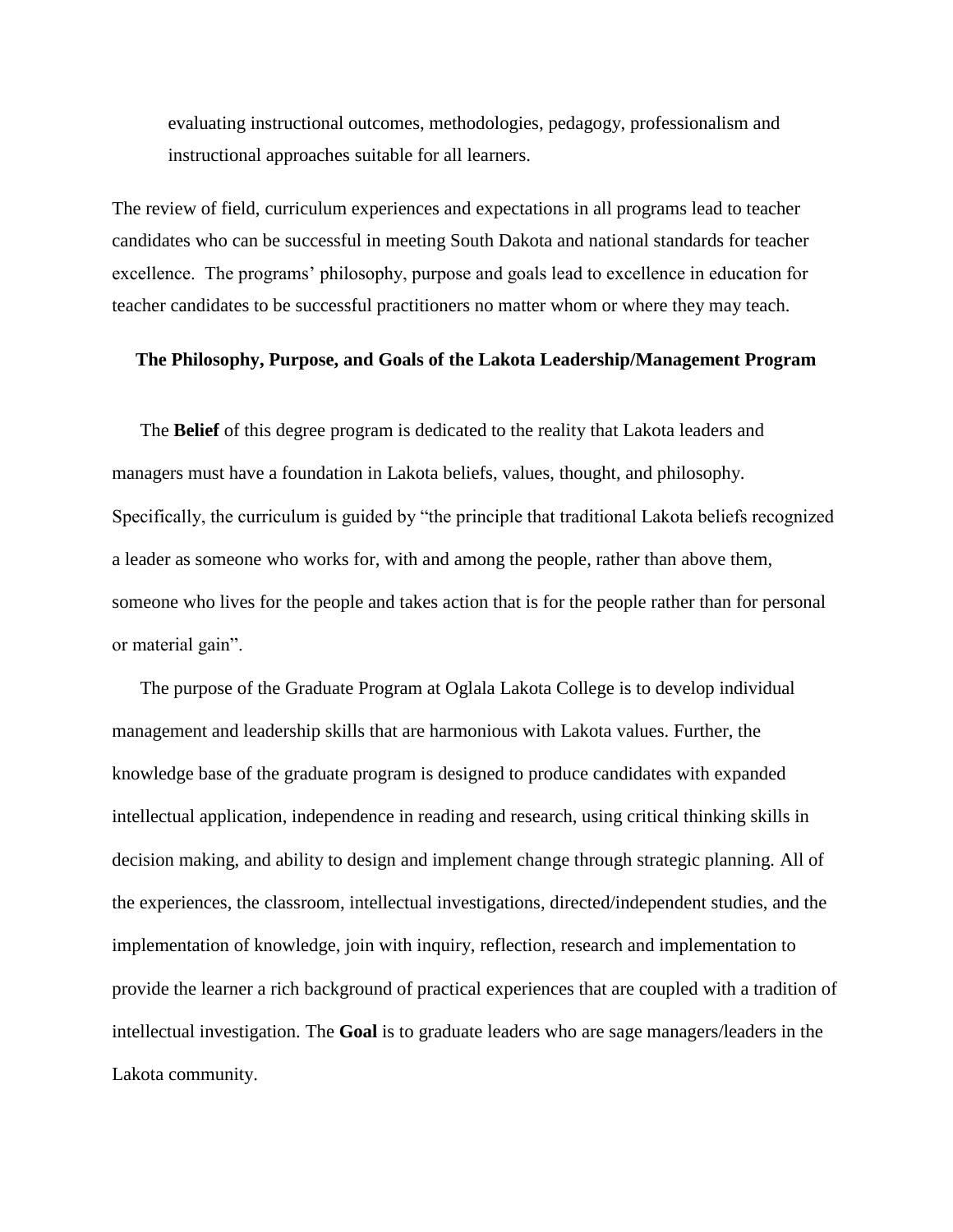The philosophy, purposes and goals of the Professional Teacher Education and Lakota Leadership Management programs are unified into a common set of core beliefs, dispositions and goals for the unit. **Unit Core Beliefs**

The unit's core beliefs include the following value statements:

- 1. Oglala Lakota College teacher/administrator candidates have an obligation to be knowledgeable in Lakota history, culture, and language. This obligation/awareness of values extends to any other cultural group which they may serve.
- 2. Effective teacher/administrator candidates practice *Wolakolkiciyapi* and demonstrate Lakota Virtues have equal representation as any core content knowledge. *Wolakolkiciyapi* refers to life reflection and Lakota virtues can be viewed as universal character traits.
- 3. Community involvement and collaboration among stakeholders is essential to the learning experience.
- 4. Effective educators and administrators possess strong core academic knowledge as well as pedagogical/management skills and strategies within their professional field.
- 5. Learning opportunities need to be constructed according to the students' developmental levels.
- 6. Active engagement of students is essential to the learning process.
- 7. Communication and technology can enhance learning opportunities and daily operations within an educational system.
- 8. Educational theory and philosophy are important to learning outcomes.
- 9. Learning is a lifelong process.

### **Unit Dispositions**

The unit's dispositions include the following value statements:

- 1. The education candidate understands the disciplines and practices pedagogical skills that seek out interrelationships/interconnections understandable to their learners.
- 2. The teacher/administrator candidate uses knowledge of different cultural contexts within the community (socio-economic, ethnic, and cultural) and makes connections which are culturally responsive.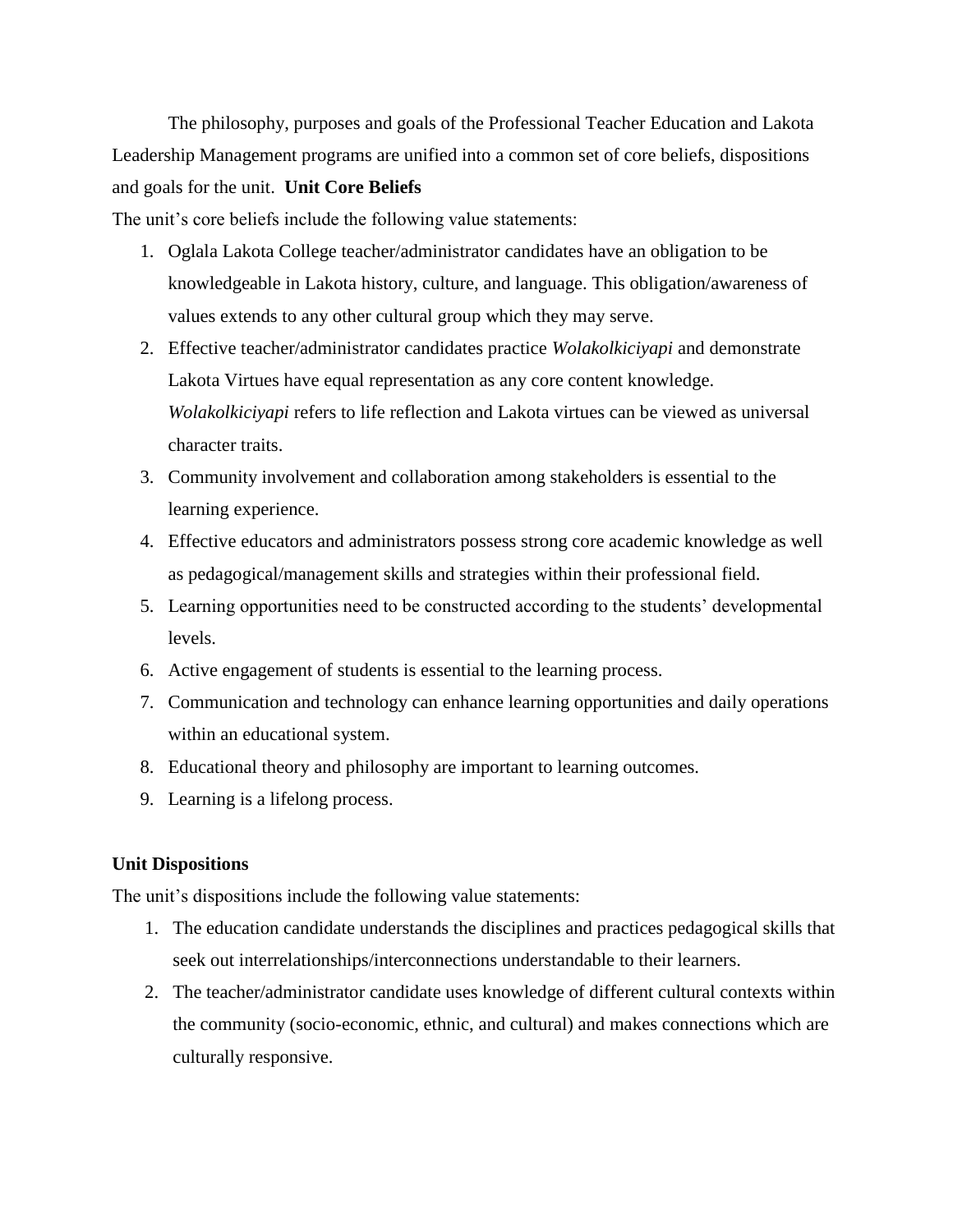- 3. The teacher/administrator candidate selects/modifies curriculum and adjusts teaching methodologies with the belief that all children can learn, and approaches learning opportunities with this philosophy.
- 4. The teacher/administrator candidate practices instruction and questioning strategies within the content area that engage student interest and then utilizes and encourages higher order thinking skills in their learners.
- 5. The teacher/administrator candidate is a reflective and forecasting practitioner and values continual professional development based on studies and or research.
- 6. The teacher/administrator views multi-assessment procedures as a means of monitoring their teaching methodologies and of tailoring standards and curriculum for the learner.
- 7. The teacher/administrator candidate views the school and classroom setting as being unique to the learner and provides a learning environment that encourages ownership.

### **Unit Goals as the Unifying Element**

The unit views beliefs and dispositions as behaviors that are modeled, learned, valued, and then demonstrated by the teacher/administrator candidate. Pedagogical/management skills and strategies become a part of effective teacher/administrator character. The unit's core beliefs and dispositions align with the Interstate New Teacher Assessment and Supportive Consortium (INTASC), Council for Exceptional Children (CEC), and Educational Leadership Constituent Council (ELCC) standards as well as the South Dakota State competencies for teachers and administrator. They are unified within the unit goals that follow.

### **Unit Goals**

The unit's goals are:

- 1. To provide Lakota cultural understanding and practice.
- 2. To provide a solid academic base necessary for understanding the disciplines and how they interrelate.
- 3. To develop pedagogical and management skills for the creation of a school ecology inclusive of the diverse abilities and needs of the children.
- 4. To provide opportunities for reflection and forecasting that will positively effect student learning.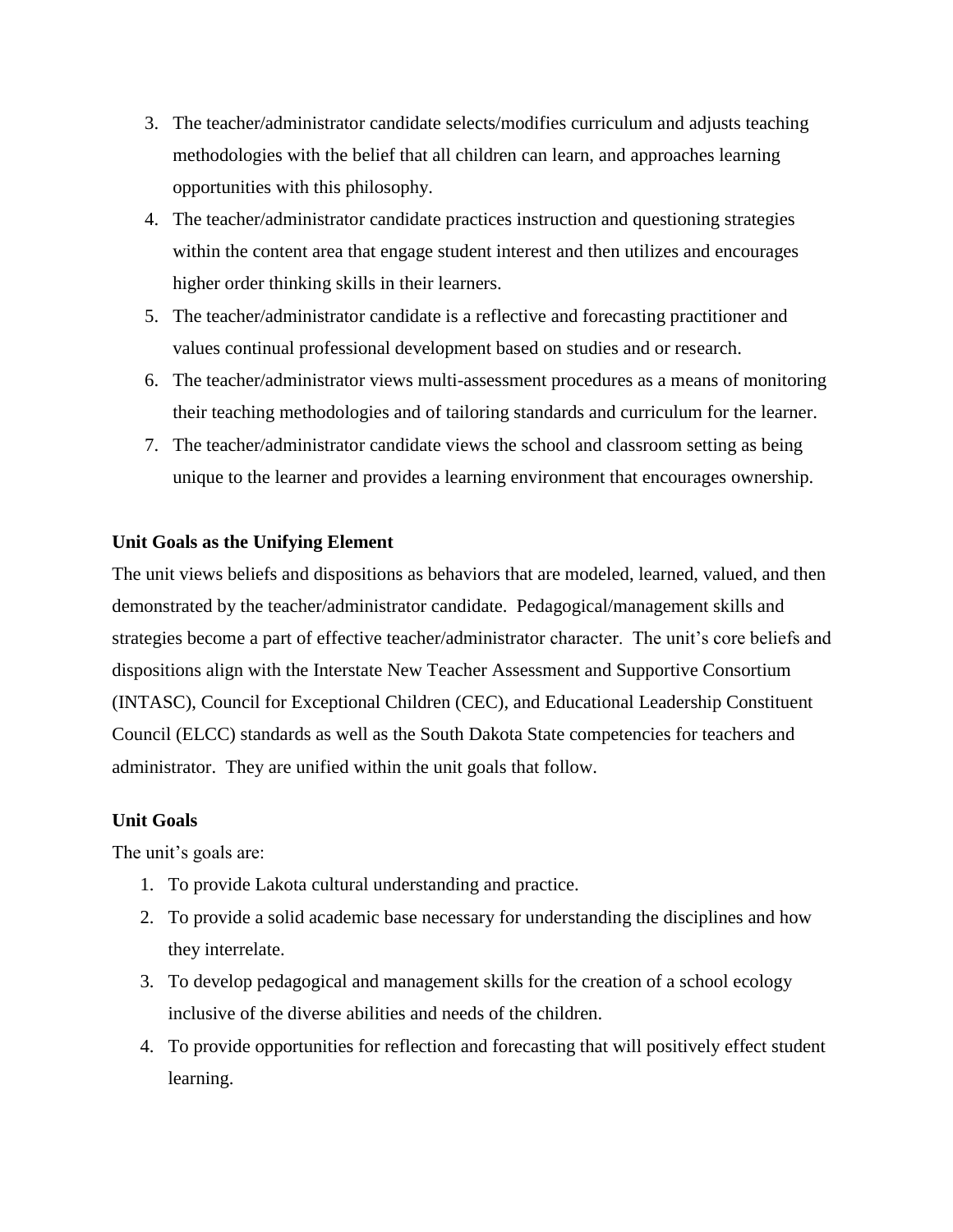### **Knowledge Base Unit Conceptual Framework**

### **EDUCATION SHIELD OF THE OGLALA VISION OF THE TETON NATION**

The Oglala Lakota College, incorporating Lakota values and symbols in its efforts to maintain and strengthen Lakota culture, has adopted a symbol that could be called the Education Shield of the Oglala Vision of the Teton Nation. The shield incorporates the traditional Lakota values and symbols with contemporary goals, objectives, and philosophy of the Oglala Lakota College. The peripheral feathers represent the districts of the Pine Ridge Reservation. The four *Canupa* – meaning Pipe - feathers represent the sacred concept of the four winds and the four virtues of bravery, generosity, fortitude, and wisdom. Finally, and certainly not the least, is the crossed sacred *Canupa* in the center, used for healing, and as an instrument for peace (Fills the Pipe, 1983).



### **THE PROFESSIONAL TEACHER EDUCATION UNIT CONCEPTUAL FRAMEWORK**

The Education Department of Oglala Lakota College has modified Oglala Lakota College's Education Shield to include the concepts which we feel promote strong education leaders. In the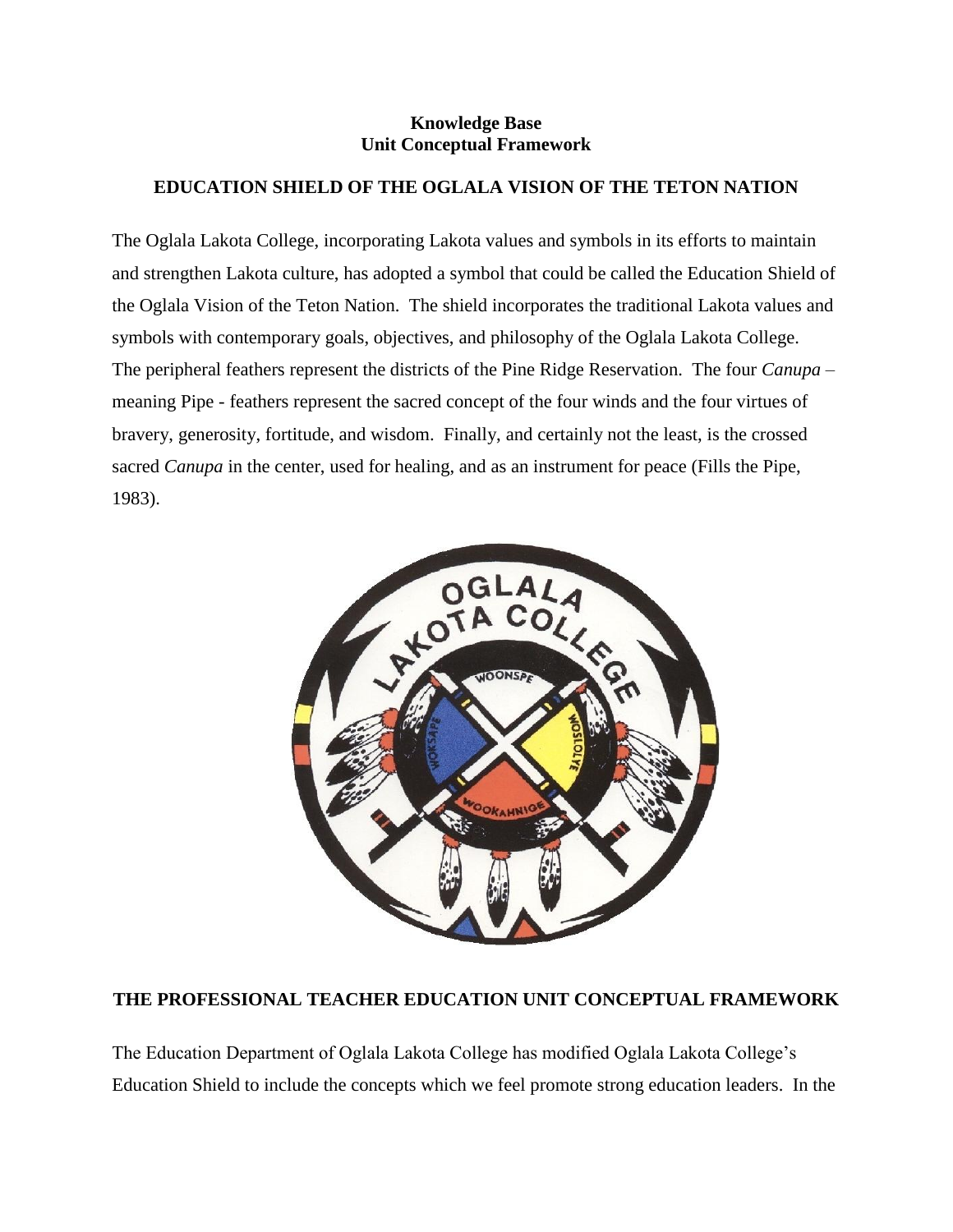center of the sacred hoop is the individual, the child and or the learner. It is with the individual that life's learning journey begins. The learning environment inclusive of Lakota Culture and Virtues, reinforce effective character and promotes self-efficacy for the learner. Research from Ernest Boyer's study of successful schools led to the four priorities of the "Basic School" model. They include seeing the school as a community with a shared vision, having a curriculum that has coherence, creating a healthy climate for learning, and making a commitment to character.



The Four Direction Conceptual Framework Model includes both the Education Departments' teacher preparation program and the Graduate Studies Department Education Administration program. *Wounspe na oitancan un wolakolkiciyapi* meaning learning Lakota ways of life in community through education and leadership is philosophy for the conceptual framework model incorporating *Oyate Ikce Tatuye Topakiya Wocicala Hena Wopasi,* meaning measuring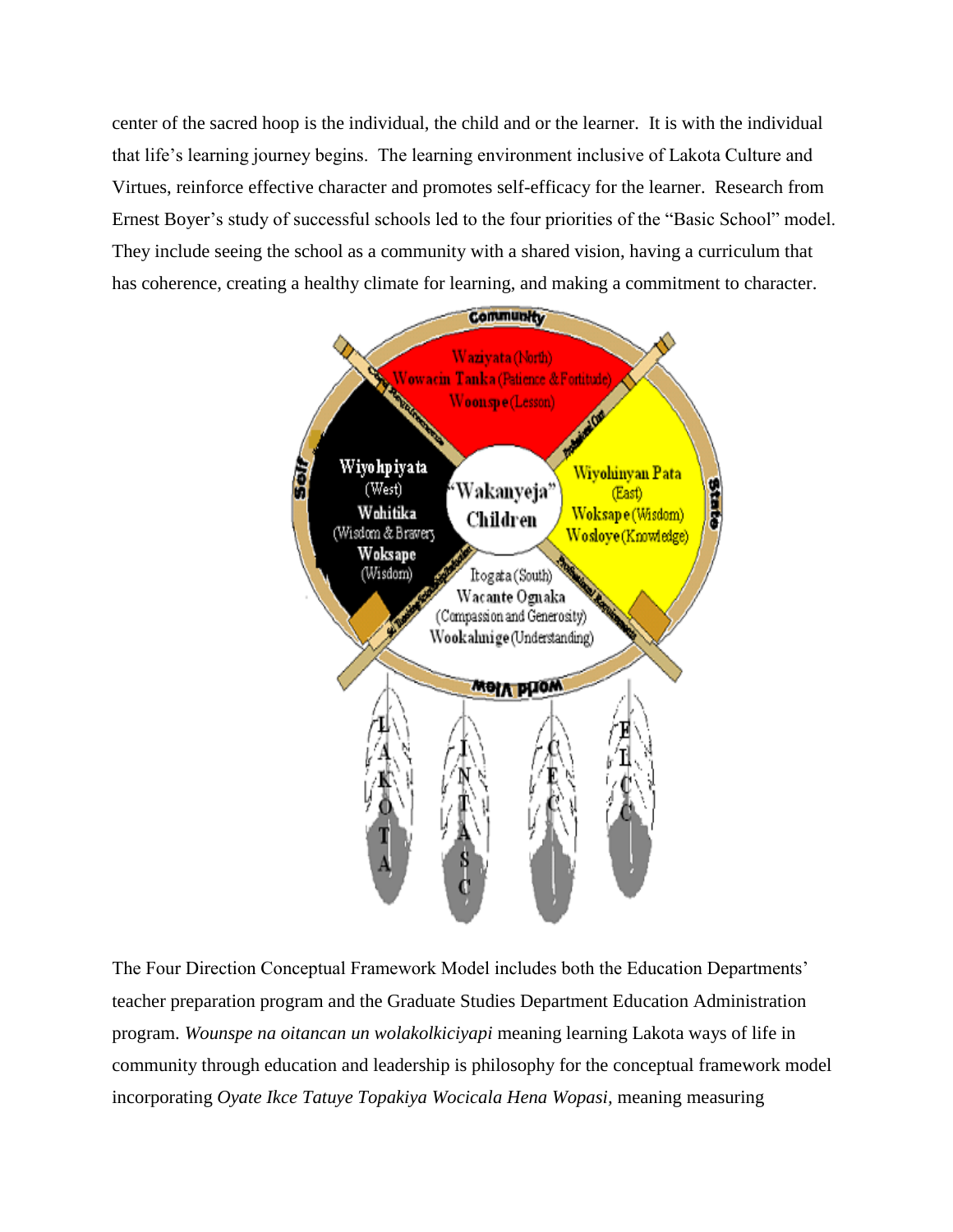knowledge of the four directions to capture the capstone experiences for the unit. The four directions framework model demonstrates the unique organization of the overall institutional structure of shared leadership and shared vision of the Oglala Lakota College correlating with the unit and programs.

Moves Camp, Two Dogs, Bear Shield, Around Him, Broken Nose, & Badwound, (2000) explain the use of the four directions assessment model to measure how close the child and *tiospaye*  meaning families are in balance or harmony relating to the four dimensions of human development using cultural indicators (*Wakanyeja Pawiciyapi*, Inc. [WPI], 2000). *Wakanyeja Pawiciyapi* was authored by the individuals named above. These indicators assist in determining the disposition of the individual and their capabilities of acquiring appropriate knowledge, making good decisions, and accepting responsibility (WPI, 2000). The four dimensions of human development identify the four directions in order: 1) *Wiyohpeyata,* meaning West represented by black; 2) *Waziyata,* meaning North represented by red; 3) *Wiyohinyanpata* meaning East represented by yellow 4) *Itokagata,* meaning the South represented by White. All directions correspond equally to the four stages of growth, which include the spiritual, physical, intellectual and emotional components of development. These stages balance an individual and progress in a clockwise motion. Therefore, the Four Direction Conceptual Framework Model is grounded in Lakota world view and cannot be separate from the intellectual component of human development.

This world view is utilized in this Four Direction Conceptual Framework Model which demonstrates educational excellence and high standards by the unit. It is the intention to prepare candidates to understand the larger society as well as the customs and beliefs of the Lakota people. By doing so the unit incorporates cultural connections therefore maintaining the uniqueness, yet also provides a means to understand their role and purpose to contribute to all societies.

The incorporation of *Oyate Ikce Tatuye Tipakiya Wocicala Hena Wopasi,* meaning measuring knowledge of the four directions to capture the capstone experiences for the unit provides the candidate progress indicators. This is represented by the two connecting *Canupa* meaning pipes across the four direction model. The *Canupa* provides communication with *Wakan Tanka,*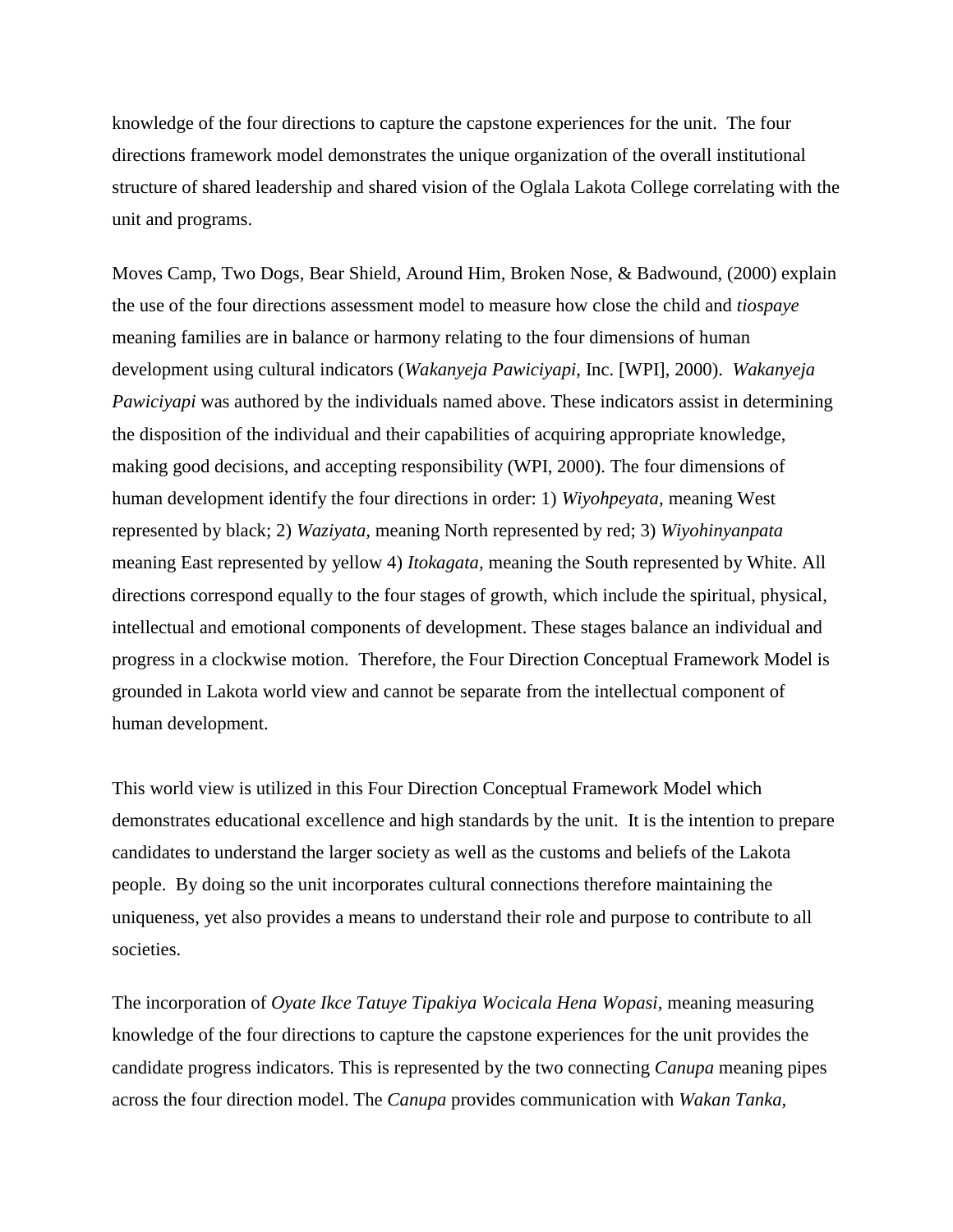meaning Great Spirit through prayer (WPI, 2000). The *Canupa* comes with laws that the pipe carrier must follow. The two crossing *Canupa* are stopping points for the unit and the program ensure passage from one stage to the next providing ample time for identifying and solving problems through communication and assessment. For the candidate, the *Canupa* guides the learning journey, indicates progression, and provides focus for the candidate through the rights of passage as they progress through the program of study.

The feathers found at the base of the model represent achievement for the candidate. *Itancan*, meaning leaders are provided feathers for their accomplishments. The feathers at the base of the model contain the Specialization Professional Association (SPA) used by both the Education Department for teacher preparation and Education Administrators within the conceptual framework model. The identified SPA's for the Education Department include: 1) Lakota, 2) INTASC, 3) CEC, and 4) ELCC.

*Wolakolkiciyapi* provides the foundation of Lakota core requirements obtained through the fifteen credit hours of the essential Lakota courses for the teacher preparation program. Candidates are required to have successfully completed these requirements as a right of passage. Oglala Lakota College's Education Department has adopted the use of the Interstate New Teacher Assessment and Support Consortium (INTASC) Standards as well as the Council for Exceptional Children (CEC) standards for candidate and unit monitoring. The Graduate Studies Department will use the Education Leadership Constituent Council for Education Administrators as the basis for program and candidate indicators for passage correlating with state requirements.

#### *Wiyohpiyata* **(West) - Admission/Entrance Requirements:**

The cycle begins in the west and continues clockwise. This direction is also known as the *Wakinyan Oyate* meaning Thunder Nation who teach us that we must be courageous to overcome obstacles and difficulties in life (WPI, 2000). Candidates are required to demonstrate *Wohitika* meaning courage and bravery, as well as *Woksape* meaning wisdom. Entering candidates often endure and balance day-to-day obstacles of a family, geographical location, financial and personal responsibilities. Successful completion of the core requirements for both the Education Department's Teacher Preparation and Graduate Studies Education Administration programs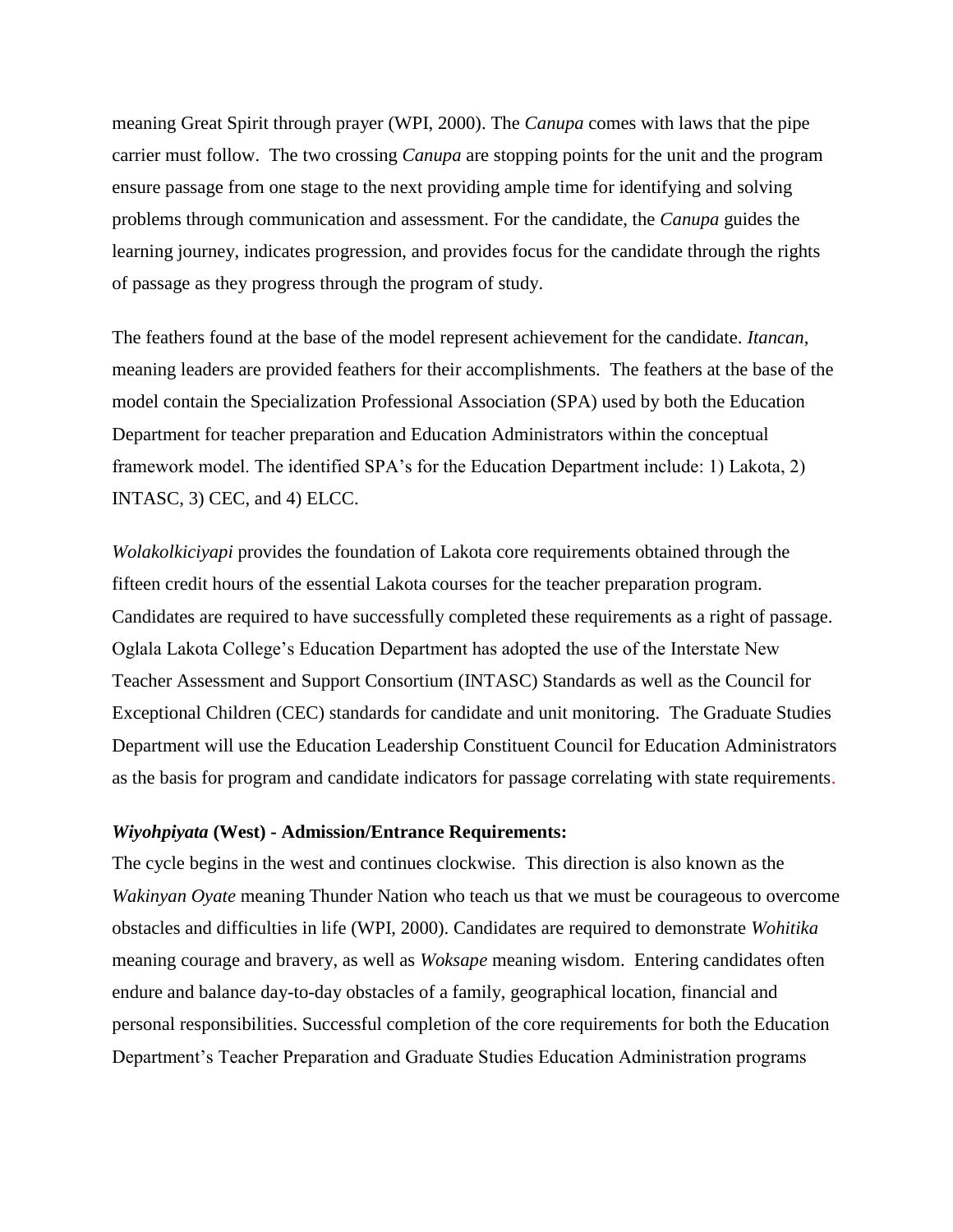require fortitude, courage and wisdom. Therefore, this is the starting point and the first stage of the Candidate's journey.

#### *Waziyata* **(North) - Professional Core Requirements:**

*Waziyata*, the cardinal direction of the North is represented by the color red. This direction is also known as the *Tatanka Oyate* meaning Buffalo Nation who brings us the laws, beliefs, and teachings. These teachings provide the basis for Lakota identity and importance of living a good, productive life (WPI, 2000). Within the profession, candidates need a solid theoretical base for understanding of laws, beliefs, and teachings - to become proficient within their field of study. Candidates are required to demonstrate *Wowacin Tanka* meaning patience and fortitude as well as *Wounspe* meaning lessons during this stage.

#### *Wiyohinyanpata* **(East) - Professional Requirements:**

*Wiyohinyanpata*, the cardinal direction East is represented by the color yellow. This direction is also knows as the *Hehaka Oyate*, or Elk Nation who possess *Woksape* meaning wisdom encompassing survival skills, a sense of destiny, and vision for the future. These teachings are to be modeled by *Ikce Wicasa* meaning the common man (WPI, 2000). This is the third stage fulfilling the professional requirements were candidates depend upon survival skills, which includes the constructs of appropriate vision for self, the educational community of learners and the community; then begin to demonstrate professional wisdom within their profession.

#### *Itokagata* **(South) - Internship/Infield Experience/Induction:**

*Itokagata*, South is represented by the color white. This direction is also known as the *Wamakaskan Sitomni* or the Animal Nation. The Animal Nation teaches us how to live and work together living in harmony with *Unci Maka* (Grandmother Earth). These teachings provide the basis preparing our journey back realizing our origins and creation as well as appreciations (WPI, 2000). This is the fourth stage of the educational journey where the candidate will complete their internship and/or infield experiences for both the teacher preparation program and the Education Administration program. The Education Administration program will complete the School Community Action project and comprehensive electronic portfolio. All components of the assessment system are housed within the comprehensive portfolio. This stage also marks their 1st year within the profession. Candidates are required to demonstrate *Wacante Ognaka*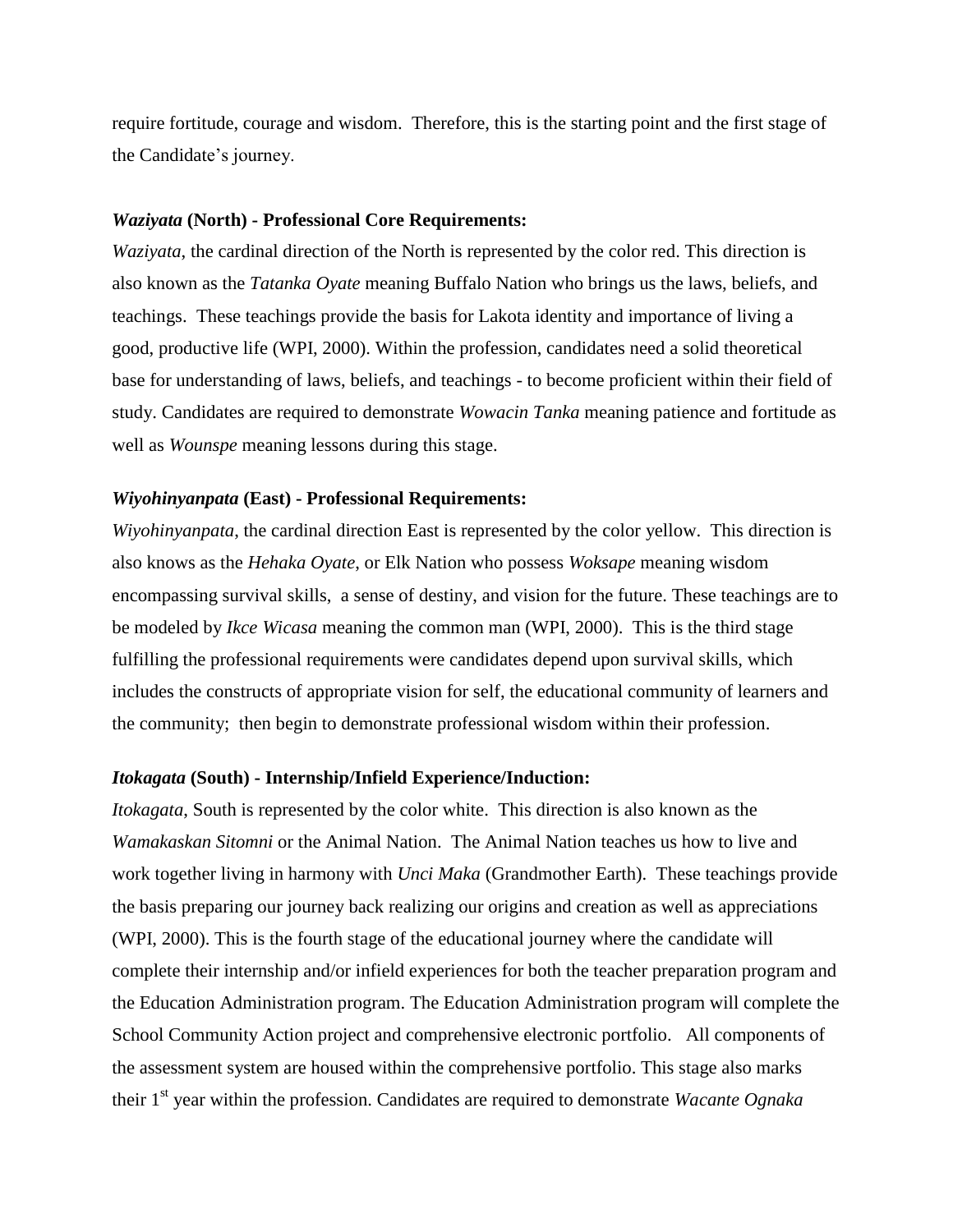meaning compassion and generosity. Effective education leaders demonstrate compassion and generosity through the delivery and giving their knowledge, skills and ability to the educational community and local community.

#### **Knowledge Base in Relation to the Unit's Goals**

**Goal l:** To provide Lakota cultural understanding and practice. **(**Core beliefs 1,2,3; Disposition 2)

*"Learning, remembering, imagining: All of them are made possible by participating in a culture.*" (Bruner, 1996, p. x.)

Schools "should follow the Indian voice" (Fuchs & Havighurst, 1973, p. 306) and Native American education should become a process "that moves within the Indian context and does not try to avoid or escape this context" (Deloria & Wildcat, 2001, p. 85). In Native American communities cultural ways and traditional values are a part of life and are inherent to learning. As emphasized by Slattery, "curriculum must include the wisdom embedded in Native American spirituality" (1995, p. 79). Through integration of traditional values into the curriculum, Native American culture is validated through the daily activities of the classroom (LeBrasseur & Freark, 1982). This validation and support of culture in the classroom provides a learning environment in which Native American children can learn, grow and develop an understanding of how education can be used to contribute to a better quality of life for their tribal communities" (Van Hamme, 1995). By providing cultural relevance and a rationale for accepting school, classroom approaches that are responsive to children's cultures promote academic achievement (Au  $\&$ Kawakami, 1991; Banks, 1981). Research on the education of Native American and other minority group students has shown schools that respect and support a child's culture demonstrate significantly better outcomes in educating those students (Estrada & Vasquez, 1981; U.S. Department of Education, 1991). Reyhner, Lee and Gabbard note "all people have a basic human right to provide linguistically and culturally appropriate education for their children" and they argue that "there is not one type of training needed for all teachers, but rather a need for culturally appropriate approaches for different groups" (1993, p. 26). "The challenging task facing educators of American Indian children is to assist in the maintenance of bonds to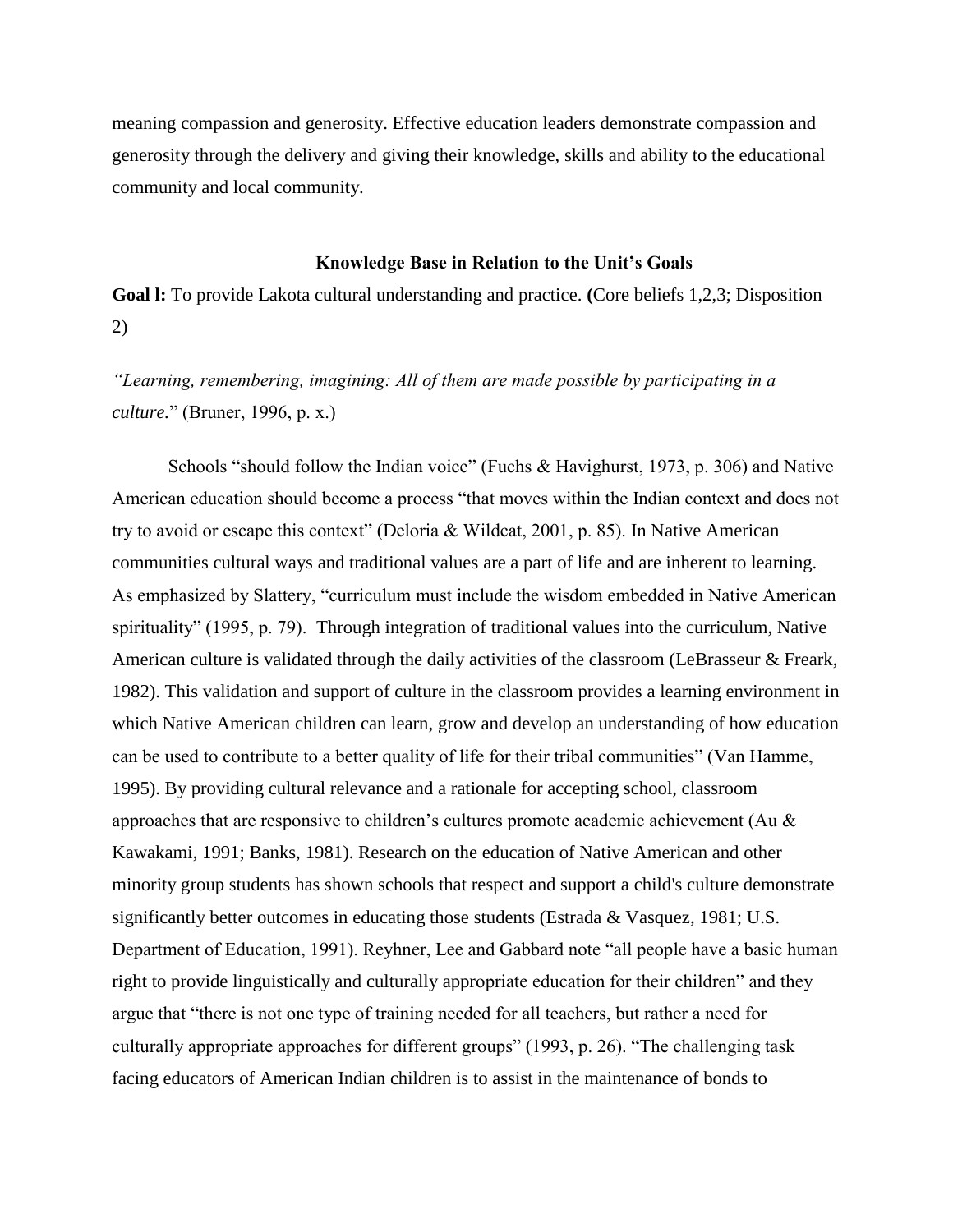traditional and contemporary American Indian cultures while also providing preparation for successful participation in a culturally diverse, modern technological society" (Van Hamme, 1995, p. 21).

Effective teachers are culturally responsive. They acknowledge the influence of culture on learning, understanding that culture shapes the mind and provides the foundation upon which children construct not only their worlds but the very conceptions of themselves (Bruner, 1996). They gain knowledge of how Native children "learn to learn" at home so that they make sure the "work contexts and social interaction requirements of the classroom" are "made compatible with work contexts and social relationships in the culture" (Jordan, 1984, p. 62). More importantly, they understand, "The key to producing successful American Indian students in our modern educational system ...is to first ground these students in their American Indian belief and value systems" (Cleary and Peacock, 1998, p. 101). Effective teachers validate the cultures of their students and recognize the contributions of these cultures in shaping the larger society (Henze & Vanett, 1193). They empower their students and "prepare them to move comfortably among different cultures while valuing the unique cultural assumptions of their home, community, and heritage" (Jacobs & Reyhner, 2002, n.p.).

Effective education leaders provide Lakota cultural understanding and practice through leading by example, achieving consensus, and integrating culture within the educational community (Gardner, page 3). Young Bear & Theisz, 1994 emphasize the importance of modeling behavior as one of the ingredients that kept the social system in balance. Consensus among the educational community is held in high regard to produce long-lasting results using cultural knowledge to find solutions. Consensus is achieved through discussions with others in the educational community to promote understanding and practice. Consensus building can be paraphrased by a statement made by Sitting Bull in the late 1800's when he stated, "Let us put our minds together and see what life we can make for our children". (as cited in Diedrich, 1998).

Effective education leaders understand and practice the Lakota Culture and then integrate and deliver within the education community. Education leaders must understand the importance of integrating the culture and how to put the understanding into practice. Effective leaders in Native American communities are facilitators of learning and inclusive of Lakota Culture and Language.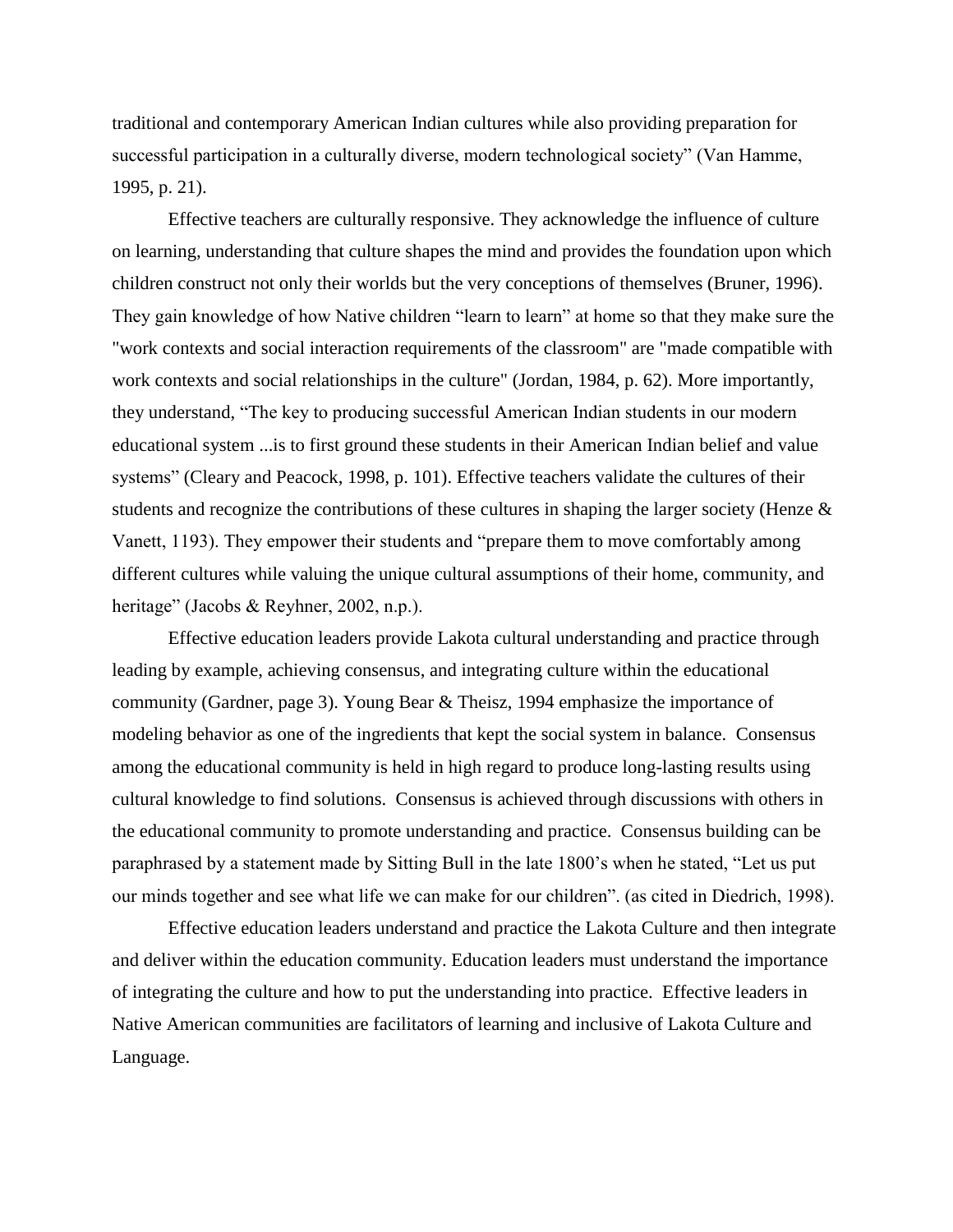**Goal II.** To provide a solid academic base necessary for understanding the disciplines and how they interrelate. (Core beliefs 4,7,8; Dispositions 1,4)

*"It is taken for granted, apparently, that in time students will see for themselves how things fit together. Unfortunately, the reality of the situation is that they tend to learn what we teach. If we teach connectedness and integration, they learn that. If we teach separation and discontinuity, that is what they learn. To suppose otherwise would be incongruous."*  (Humphreys 1981, p. xi)

Theorists argue that skills, values and understandings are best taught and assessed within meaningful, 'connected' contexts (Murdock, 1998). It is fundamental in order to learn how things are related, and curriculum integration is a way to increase student understanding by teaching across the disciplines and making learning reflection life so that students see the value of what they are being taught (Bruner, 1975; Jacobs, 1989). Integrated curriculum embodies what research shows about meaningful, engaged learning and finds its basis in the constructivist views expressed by Bruner, Piaget, Vygotsky and other theorists holding holistic views of learning. Furthermore, integrated curriculum embodies the research indicating that many Native American's tend to be global, intuitive and holistic learners (Rhodes, 1988; Gilliland, 1989; Knowles, Gill, Beauvais and Medearis, 1992). The positive effects of curriculum integration are summarized by Lipson (1993) who found that integrated curriculum: leads to a more integrated knowledge base and faster retrieval of information; encourages depth and breadth of learning and helps students apply skills; and provides quality time for curriculum exploration, promoting positive attitudes in students. Most importantly, as emphasized by Rhodes (1994), teachers can increase the likelihood of success for Native American students through the utilization of holistic learning experiences.

Effective teachers begin with a clear and solid sense for what constitutes powerful curriculum and carefully fashion instruction around the essential concepts, principles, and skills of each subject (Tomilinson, 1999). They acknowledge that no one can learn everything in every textbook and that wise choices are necessary in order to meet established content standards within the limited time available. By reducing duplication of both skills and content, integration allows them to teach more (Drake, 1993). They design curriculums to engage students in exploring and deepening their understandings of important ideas (Wiggins & McTighe, 1998).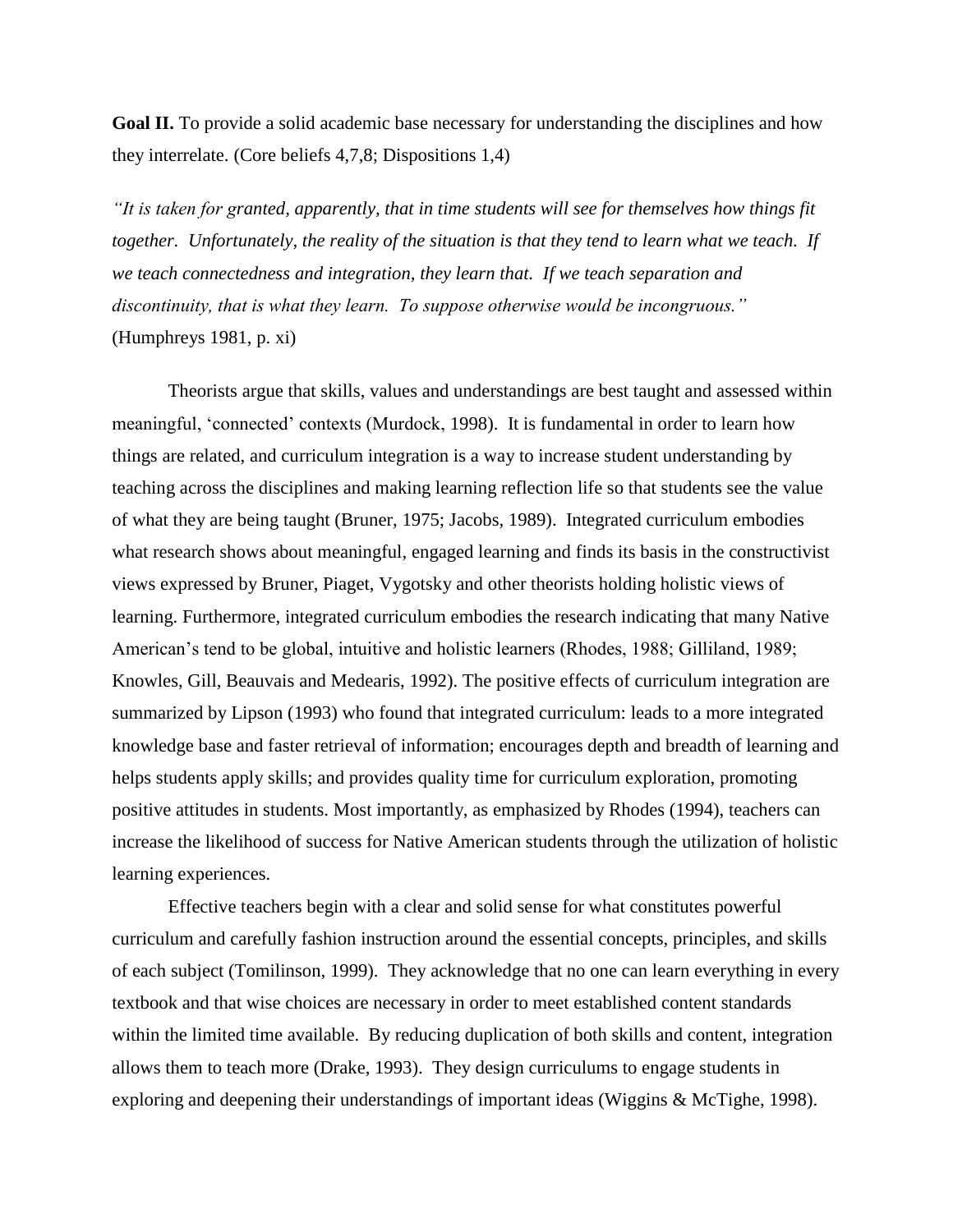Working as curriculum designers, effective teachers plan both discipline-field-based and interdisciplinary experiences for students; determine the nature and degree of integration and scope and sequence of study; and finally shape and edit the curriculum according to students needs in order to provide more relevant and stimulating learning experiences (Jacobs, 1989). The Oglala Lakota College Education Department recognizes the influence holistic teaching has on the development of the whole child, promoting mental, emotional, physical and spiritual wellbeing, the foundation on which Native Americans have based their societies for centuries (Marashio, 1982).

Effective education leaders provide a solid academic base necessary for understanding the disciplines and how they interrelate with the ecology of the school. School leaders engage the staff in discussion of the quality of teaching, so they may have input into the solution of problems (such as curriculum). This gives them part ownership and thus will lend impetus to their ability to make solutions work for the school community. The effective school leader must adhere to the competencies required by South Dakota State Teacher Competencies. These competencies include knowledge and skills related to curriculum, group dynamics, decision making, goal setting, human relations, and communications. The effective school leader will learn and use the skills as a facilitator in the development of curriculum, establishing partnership with parents and community, implementing the various configurations of the school ecology, assisting the faculty toward goals developed through planning and utilizing the strengths of staff members (SD State Competencies).

An effective education leader from Oglala Lakota College will be aware of and promote the values inherent in Lakota culture. An effective school leader will lead the school through modeling the work necessary, while teachers are consistently asked for their input so they might find a better way of arriving at a solution to problems (Glasser, 2000). Being able to arrive at a consensus is an essential part of being an effective leader coinciding with the Lakota philosophy of governance. Notably, Glasser stated that the effective leaders provide staff with the best tools as well as a non coercive, non adversarial atmosphere in which to perform their duties. An important aspect of the position as a facilitator is ensuring that the environment is safe and conducive to teaching and learning.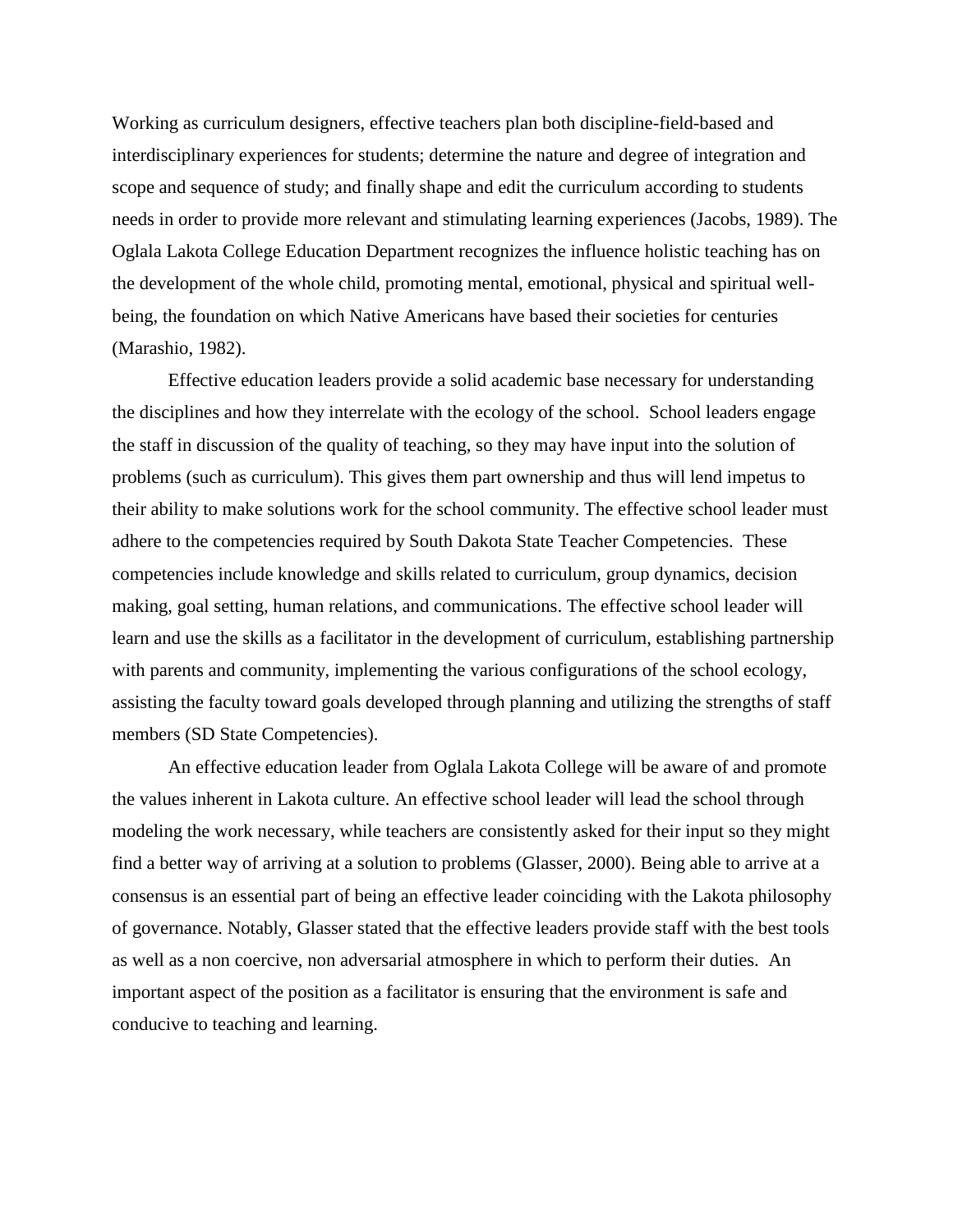**Goal III.** To develop pedagogical and management skills for the creation of a school ecology inclusive of the diverse abilities and needs of the children. (Core beliefs 5,6; Dispositions 3,7)

*"Inclusion is a way of life-a way of living together-that is based on a belief that each individual is valued and belongs."* (Falvey & Giver, 2005)

From a Native American perspective, children were nurtured in communities of belonging. Lakota anthropologist Ella Deloria described the core value of belonging in these simple words: "Be related, somehow, to everyone you know" (1943, p. 46). Elders used respectful communications with children to instill the values of being a good relative. In the words of a Lakota Leader:

The days of my infanthood and childhood were spent in surroundings of love and care. In manner, gentleness was my mother's outstanding characteristic. Never did she, nor any of my caretakers, ever speak crossly to me or scold me for failures or shortcomings. (Standing Bear, 1933, p. 46)

Brendtro, Brokenleg, and Van Bockern, (2001) identify four universal growth needs of all children: belonging, mastery, independence and generosity. They note that in Native American and First Nations cultures, children were nurtured in communities of belonging. Unfortunately, diversity often is spoken about as if it were a plight rather than a wonderful opportunity for learning (Falvey & Givner, 2005). In 1992, Grant Wiggins wrote the following about the value of diversity:

We will not successfully restructure schools to be effective until we stop seeing diversity in students as a problem. Our challenge is not one of getting "special" students to better adjust to the usual schoolwork, the usual teacher pace, or the usual tests. The challenge of schooling remains what it has been since the modern era began two centuries ago: ensuring that all students receive their entitlement. They have the right to thought-provoking and enabling schoolwork, so that they might use their minds well and discover the joy therein to willingly push themselves farther. They have the right to instruction that obligates the teacher, like the doctor, to change tactics when progress fails to occur. They have the right to assessment that provides students and teachers with insight into realworld standards, useable feedback, the opportunity to self-assess, and the chance to have dialogue with, or even to challenge, the assessor also a right in democratic culture. Until such a time, we will have no insight into human potential. Until the challenge is met, schools will continue to reward the lucky or the alreadyequipped and week out the poor performers. (pp. xv-xvi)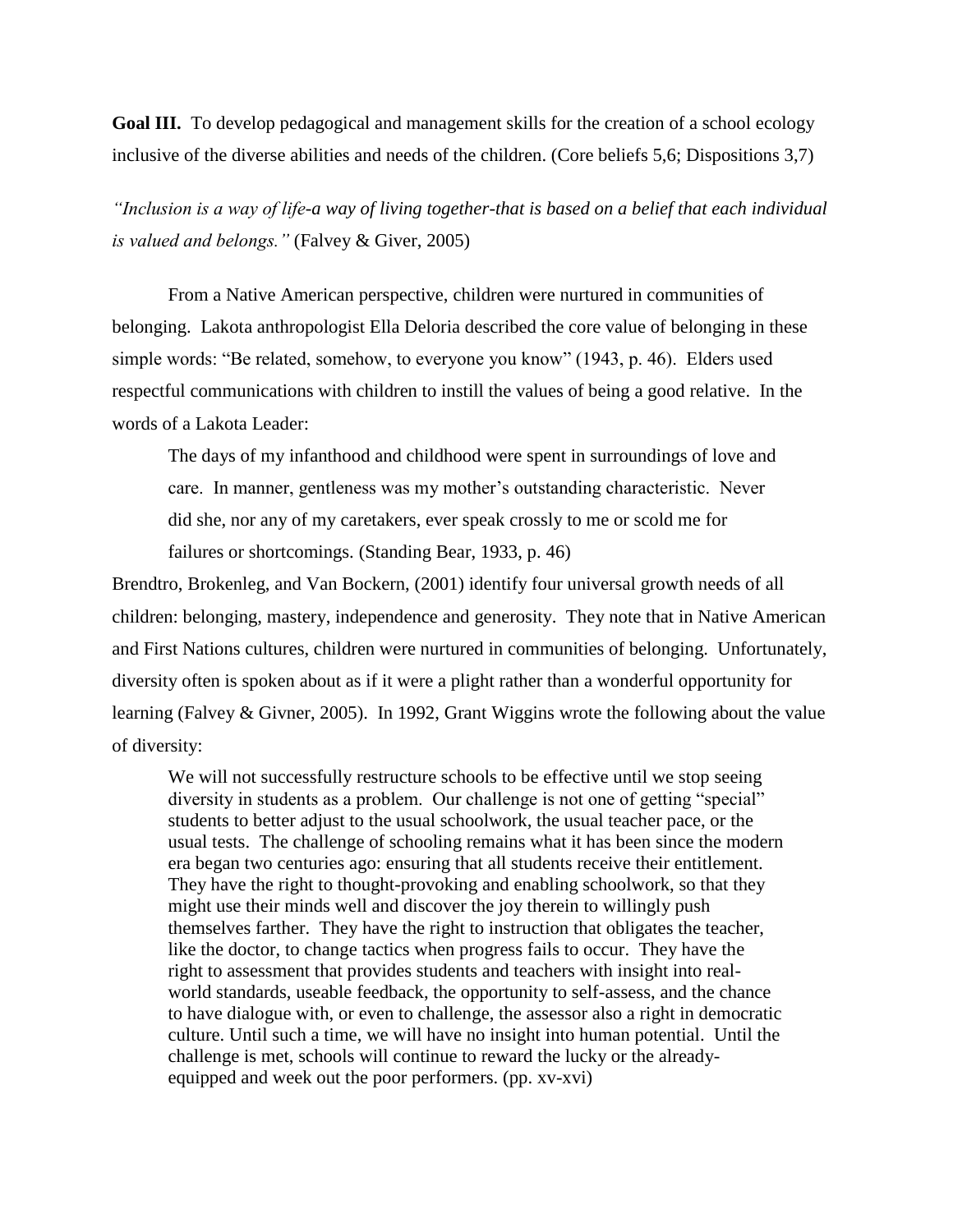Effective teachers accept and believe that learners differ in important ways and act upon the premise that teachers must be ready to engage students in instruction through different learning modalities, by appealing to differing interests, and by using varied rates of instruction along and degrees of complexity. In a differentiated classroom, the teacher "shows respect for learners by honoring both their commonalities and differences, not by treating them alike" (Tomlinson, 1999 p. 12). While certain essential understandings and skills are goals for all learners, the teacher continually tries to understand what individual students need to learn most effectively and attempts to provide learning options that are a good fit for each learning. Multiple intelligence and learning style theory opens the door to a wide variety of teaching strategies. Effective teachers use a broad range of teaching strategies and shift their intelligence preference from lesson to lesson to ensure that there will always be a time during the day when a student has his or her most highly developed intelligence(s) actively involved in learning (Armstrong, 2006). In addition, they plan and deliver instructional episodes taking learning styles into consideration (Silver, Strong and Perini, 2000). A holistic approach to education – one that allows educators to engage the full range of human diversity and meet rigorous standards – occurs in the blending of these two models. "By uniting the two best models we have for understanding the diverse ways students thing and learn:, inclusive classrooms "strive to create an environment where all learners feel that their ideas, contributions, and work are valued, and that they are able to succeed" (Silver, Strong and Perini, 2000, p. 3).

Effective education leaders must be proponents of change. The effective education leader will embrace the reforms that are needed to make a lasting difference in the way teachers teach and students learn. The primary role of the superintendent is to educate the community about education, to promote the articulation and persistent pursuit of the school district's vision and to ensure that results dominate the attention of everyone concerned with education (Schlechty, 2000).

Goal IV. To provide opportunities for reflection and forecasting that will positively effect student learning. (Core beliefs 9; Dispositions 5,6)

*"Reflective strategies allow teachers to examine their teaching practice and the beliefs and assumptions that underlie their practice. Utilizing inquiry and reflective strategies assists them to make intentional, purposeful decisions that promote student learning."* (SEDL, 2006, n.p.)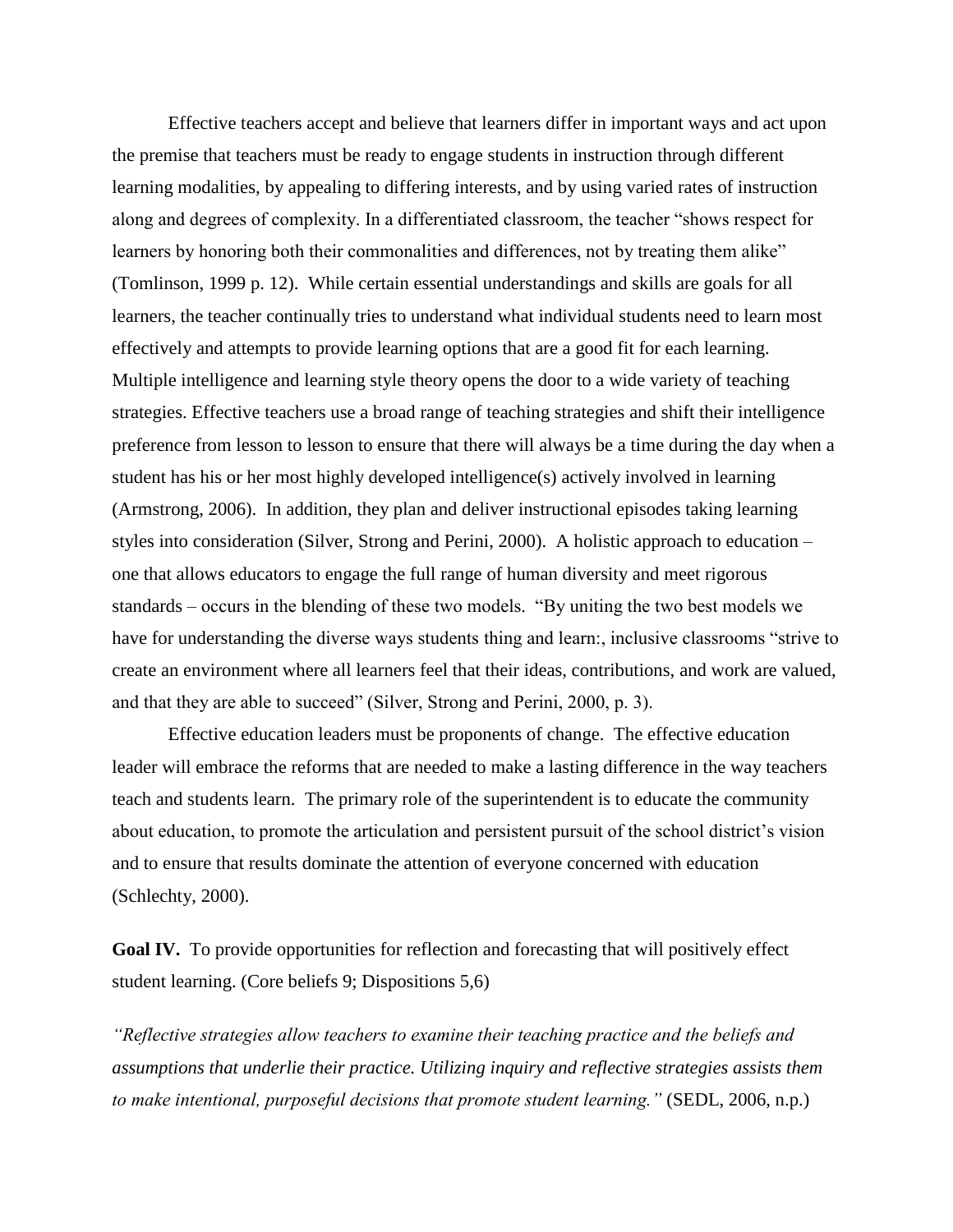Early in the 1900's John Dewey laid the foundation for reflective practice when he advocated the use of reflective thinking to enable teachers to learn from their experiences. According to Dewey, "Experience plus reflection equals growth." He defined reflective thought as "active, persistent, and careful consideration of any belief or supposed form of knowledge in the light of the grounds that support it and the further conclusions to which it tends" (1910, 1933, p. 9). In 1983, Schon coined the term 'reflective practice', noting that it involves thoughtful consideration of one's own experiences in applying knowledge and theory to practice while being coached by professionals in the discipline, he began advocating for its use with beginning teachers. Since that time, reflection has been accepted as a disposition that supports new teachers in seeking better ways to provide instruction and invite learning. As emphasized by Corcoran and Leahy (2003), when beginning teachers engage in reflective practice, they help themselves develop into effective professionals. Within school settings, teacher candidates and new teachers' naive theories can be challenged and expanded through discussions with peers and with more knowledgeable others (Wink, 2000; Bruner, 1996), through collaboration and negotiation while taking first steps into practice (Bruner, 1996; Schon, 1987), and from negotiation and support with practicing teachers and university instructors (Slavin, 2003). In addition, as pointed out by Steffy and Wolfe, once the basics are learned, teaching requires ongoing mastery in order to maintain professional growth and teachers must develop an orientation to their work that includes reflection and renewal (1997). Furthermore, it is important to understand how cultural backgrounds influence values, beliefs and ways of knowing. Traditional Lakota ways value *woyunkcan*, thinking deeply about an issue and considering all viewpoints before speaking or taking action (Bear Killer, 2006). Oglala Lakota College recognizes reflective practice as an opportunity for teachers to reflect on cultural differences between themselves and their students as well as between their students and mainstream society in order to consider alternative instructional styles and contexts for teaching and learning that best match their students learning strengths.

Effective teachers are concerned with student learning and become fully engaged in the reflective process to inform their practice. They are intentional, responsible, and committed to growing professionally throughout their careers (Steffy & Wolfe, 1997). They seek greater understanding of teaching through scholarly study and constantly think about how to reach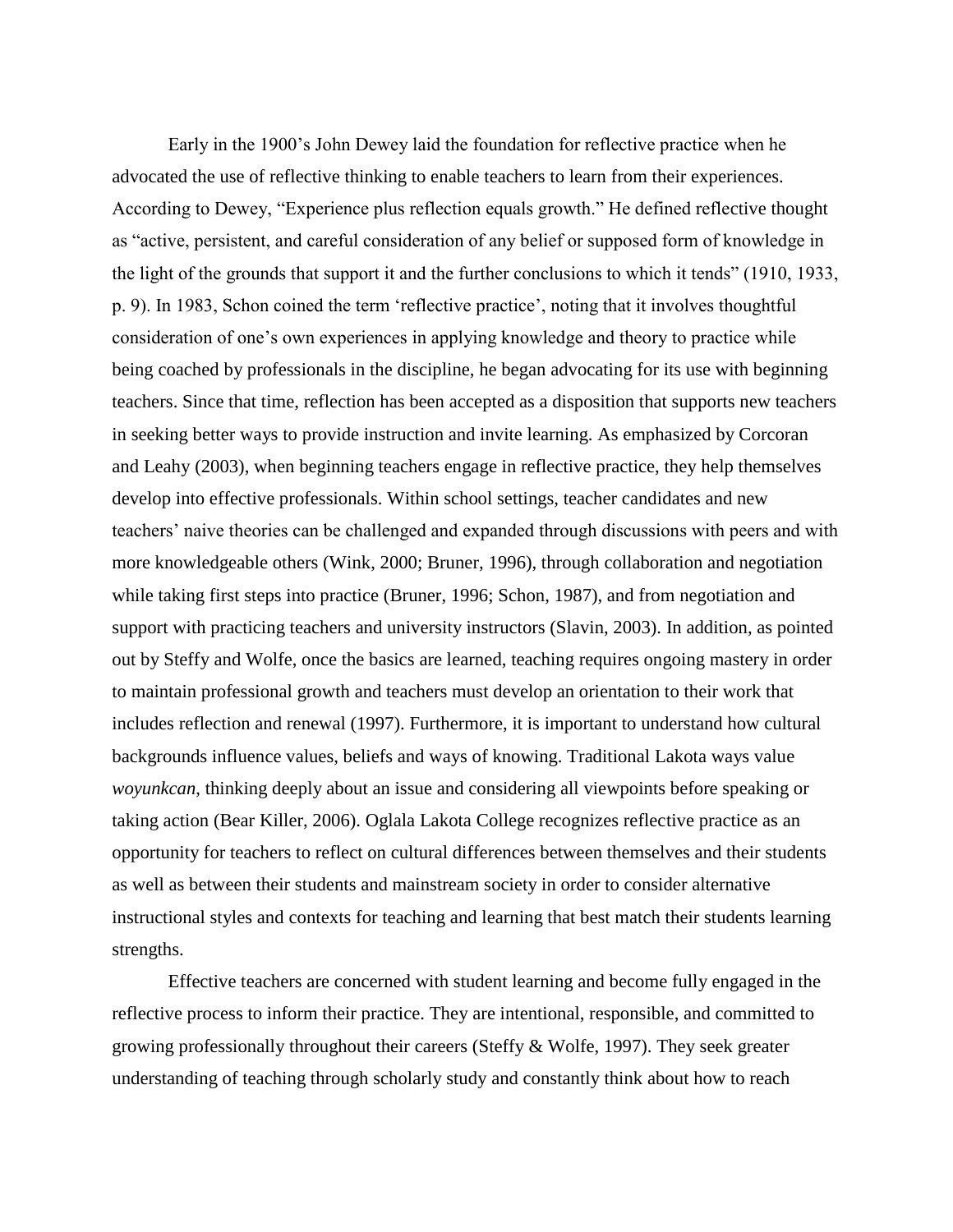children and improve lessons because they want to become better teachers (Stronge, 2002). Effective teachers utilize reflection before teaching as they weave together ideas on subject matter, pedagogy, and student needs; in practice as they observe and listen to students and adjust pedagogy based on these assessments; and on practice as they ask questions of themselves and others after a lesson is completed to better understand what happened, why, and what needs rethinking (Schon, 1987). As they begin to understand why things occur as they do, they make decisions that lead to different ways of teaching and learning (Wink, 2000). Effective teachers utilize self-evaluation in order to learn from their own setbacks as well as successes in the classroom (Leahy and Corcoran, 1996). Maybe even more importantly, effective teachers invite their student to adopt similar ways of thinking about their own work and help them to take control of their own thinking and learning (Bruner, 1996).

The effective education leader recognizes that the reflective process is necessary for teachers to promote student learning, thus providing time to reflect on their professional development. This process can be facilitated through in-service, teacher planning periods, and workshops. These professional development opportunities should be continual and systematic to ensure teacher effectiveness. Professional development opportunties must be designed to promote the self-improvement of the education community. Education leaders must identify staff development programs that promote school improvement through specific school objectives which positively effect student learning (Hoyle, English and Steffy, 2005).

The effective education leader and the local education community together, will devise a concentrated plan, which provides opportunities for reflection. The plan will be developed from direct input by the teachers to identify the need and will be a work in progress to identify ongoing staff needs (Hoyle, English & Staffy, 2005). In conjunction, analysis of staff evaluation data and student performance data will be used to identify strengths and areas of improvement. Ultimately, professional development will lead to opportunities for reflection and forecast for continual school improvement leading to effective student learning.

### **Candidate and Program Performance Assessment**

**Assessment of General Competencies:**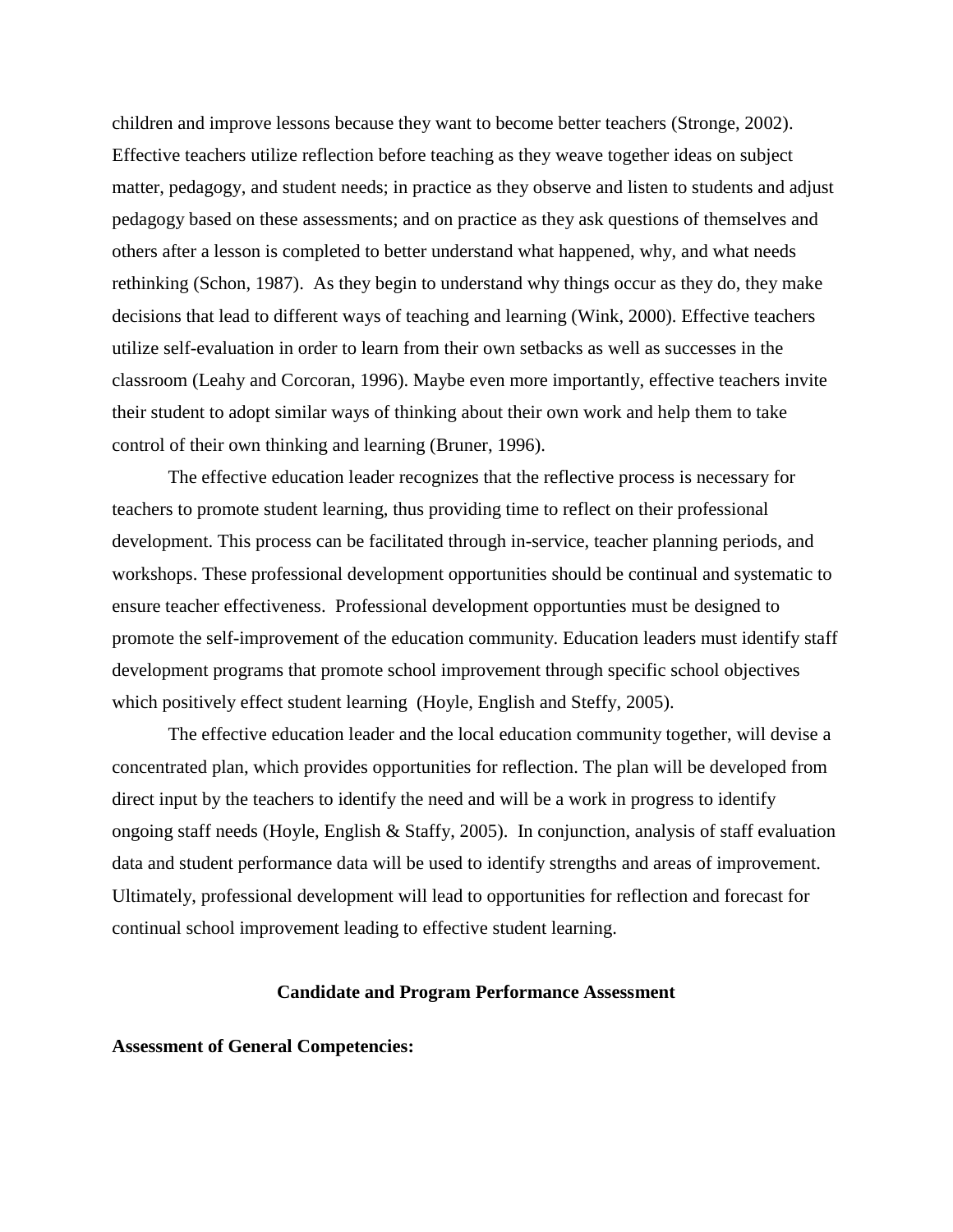Oglala Lakota College has open enrollment where entrance requirements do not include a measure of academic aptitude. Since there are not entrance requirements of basic academic skills, Oglala Lakota College is in the process of developing an assessment procedure which will include the evaluation of the general education requirements. The following draft policy has been presented to the Evaluation and Assessment Review Committee approval. This draft will be submitted to *Piya Wiconi Okolakiciye*, the college's governing body. The draft reads as follows:

All students seeking undergraduate degrees are required to participate in standardized examinations of general knowledge as approved by Oglala Lakota College. The examinations will include five test components: reading and writing skills, mathematic ability, science reasoning, and Lakota Language Proficiency. The purposes of the examinations are to ensure that Oglala Lakota College students receive a quality education with high standards and to provide Oglala Lakota College with information for improving the general education curriculum.

From this move Oglala Lakota College will be in alignment with the unit philosophy, goals, beliefs and the dispositions.

#### **Assessment of Candidate Proficiencies:**

To assure that desired outcomes of teacher/administration candidates were succeeding and the program was aligned to the overall outcomes of the unit; measures were developed beyond the general competencies. From this, capstone experiences were added to the program and the encircling units. The *Canupa* are progress indicators established to assure that desired outcomes are met and yet to install gate keeping opportunities which align with State Competencies and requirements, and that include Specialized Professional Associations.

The process had provided program stopping points to enable a view of the unit and its program, yet provides unit direction for the candidate. These initial points provide the candidate a realistic picture of their progression within their professional studies. The capstone experiences found within the cyclical progression of the *Canupa* allow for the candidate to review whether professional knowledge, skills, and strategies are being progressively met in their performance. The consideration of State Competencies, as well as Specialized Professional Associations guide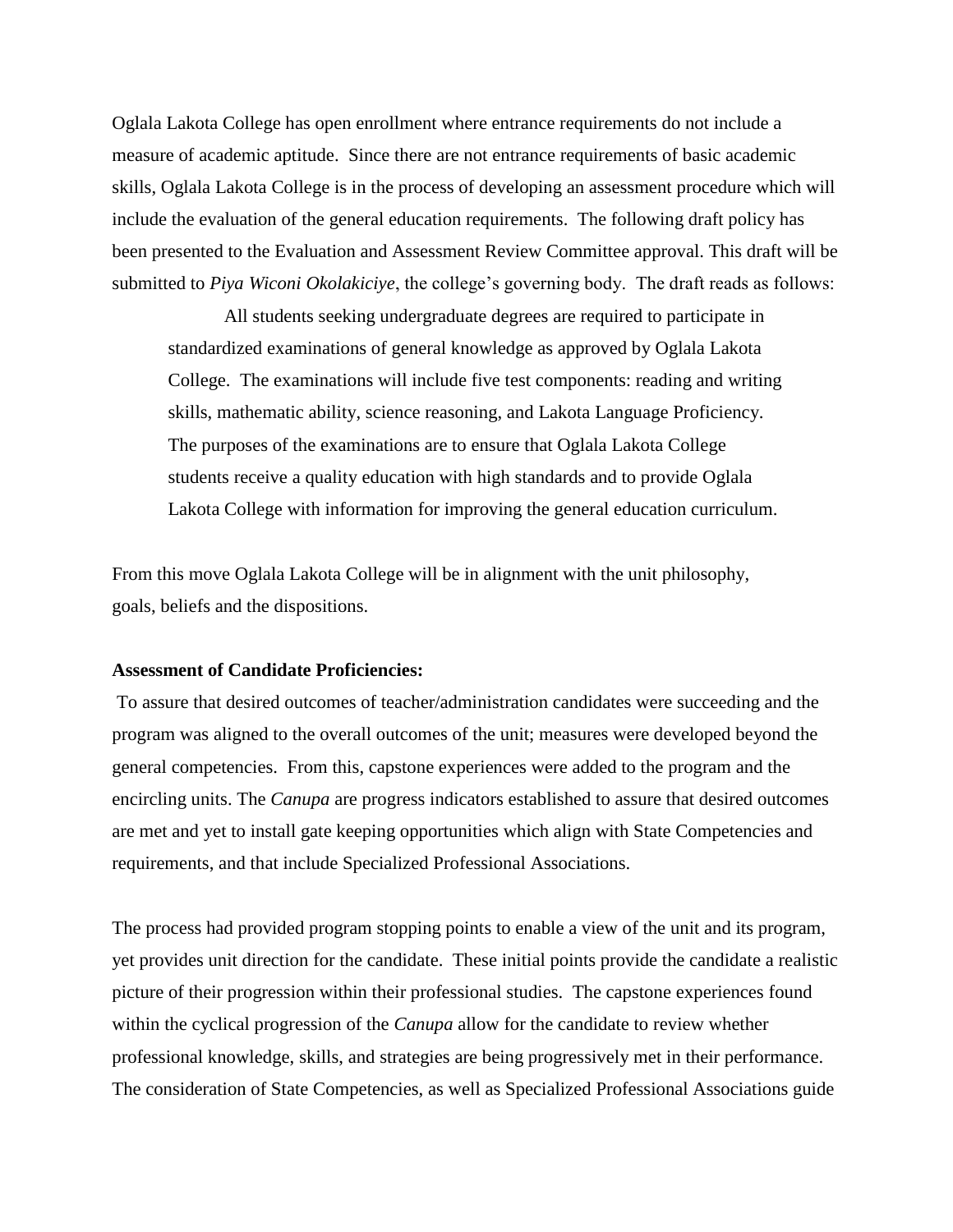the development of a platform deemed suitable to assure that course goals and objectives are being met. The process ends in the ability to review the curricula, for improvement of instructional delivery. The process is reviewed at the end of the academic year. Assessment review is continual, based mainly around the INTASC, CEC, and ELCC Standards.

### **Description of the System by Which Candidate Proficiencies are Assessed:**

A review of the conceptual framework model reveals transitions as portrayed through the *canupa* to validate that candidates are meeting unit expectations. The validations and key assessments that measure candidate proficiencies are as follows:

### *Wiyohpiyata* **(West) - Teacher Preparation Program Entrance Requirements:**

- Lakota Culture requirements
- Acceptance Rating Sheet (Includes writing example)
- Letters Reference
- Professional Presentation/Validation # 1 (Ed. Team Acceptance Interview)

### *Wiyohpiyata* **(West) - Education Administration Program Entrance Requirements:**

| Wiyohpiyata (West) – Admission/entrance requirements          | Assessment tool            |
|---------------------------------------------------------------|----------------------------|
| Must have a bachelor's degree from a regionally accredited    | 1. Application: transcript |
| institution.                                                  | 2. Application: transcript |
| 2. Must have a 2.5 GPA with a 3.0 in undergraduate major      | 3. Application: transcript |
| field.                                                        | 4. Application: teaching   |
| 3. Must have a 3.0 GPA in all undergraduate Language Arts     | certificate, resume,       |
| course work.                                                  | and reference letters      |
| 4. Have three years teaching experience in elementary or      | 5. Application: writing    |
| secondary education or a combination of years as a certified  | samples                    |
| teacher.                                                      | 6. Application: sign in    |
| 5. Score a 42 on each writing sample: Philosophy of Education | sheet                      |
| and Autobiography.                                            |                            |
| 6. Participate in Graduate Studies Orientation.               |                            |

### *Waziyata* **(North) – Teacher Preparation Professional Core Requirements**:

- Letters of Reference
- Acceptance Rating Sheet (Includes writing example)

#### *Waziyata* **(North) –Education Administration Professional Core Requirements**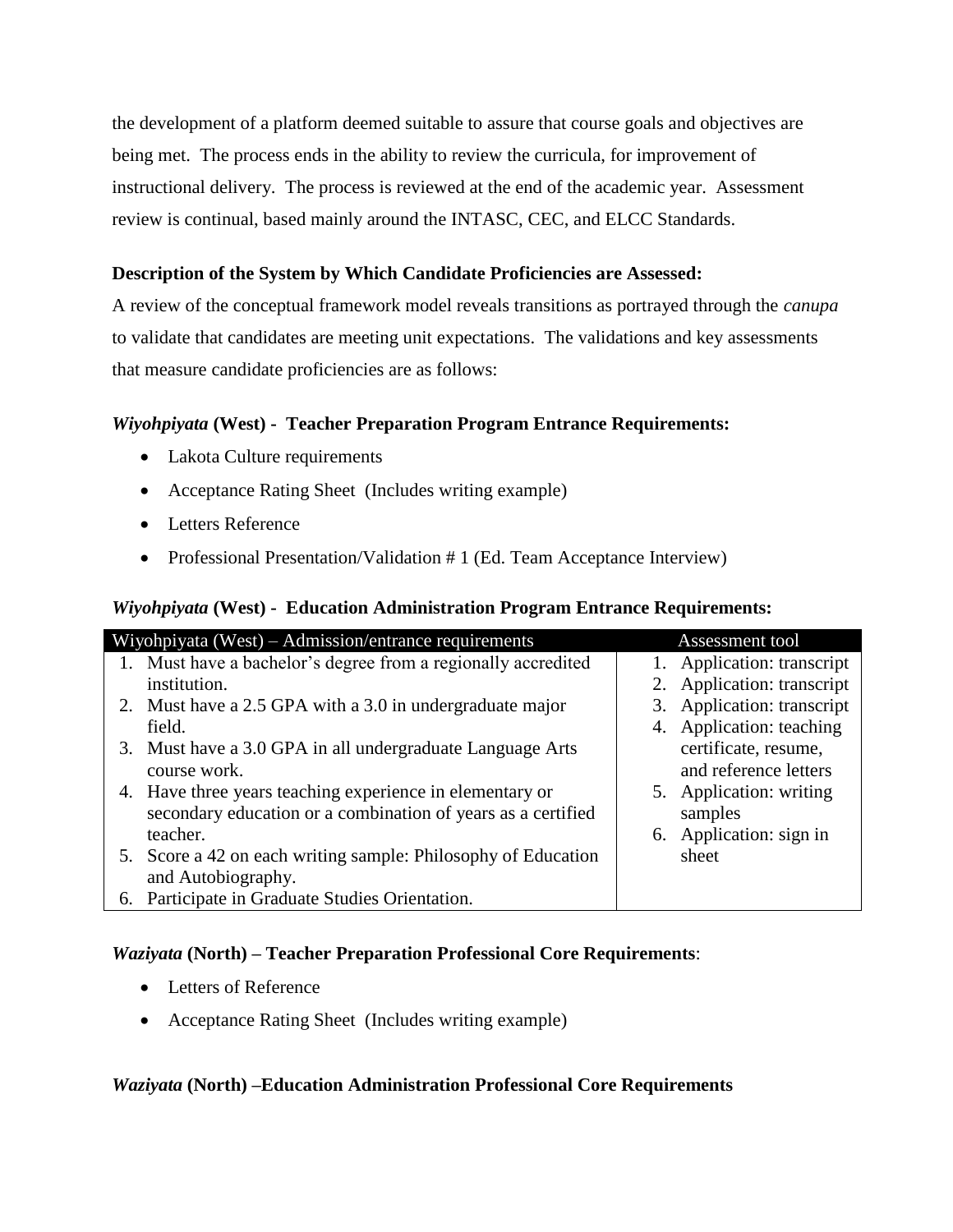| Waziyata (North) - Candidacy/Professional Core Requirements – Mid<br>point | Note: Candidacy is a check point for<br>review to ensure candidate is on<br>track |
|----------------------------------------------------------------------------|-----------------------------------------------------------------------------------|
| Must complete candidacy application.                                       | 1. Application                                                                    |
| Successfully complete LakM 603, LakM 513, LakM 533 with B or               | Grades                                                                            |
| better.                                                                    | 3. NIH training certificate                                                       |
| Complete National Institute of Health training to conduct research.        |                                                                                   |

### *Wiyohinyanpata* **(East) – Teacher Preparation Professional Requirements:**

- Professional Presentation/Validation # 2 (principal/mentor teacher rating for professional presentation for request to student teach within a certain LEA)
- Praxis II Content Knowledge Examination (State Cut Score)

### *Wiyohinyanpata* **(East) – Education Administration Professional Requirements:**

| Wiyohinyanpata (East) – Professional                                                                                                                                                                                                                                                                                                                                 | <b>Assessment</b>                                                                                                                                                                                                                                                                                                                                                                     |
|----------------------------------------------------------------------------------------------------------------------------------------------------------------------------------------------------------------------------------------------------------------------------------------------------------------------------------------------------------------------|---------------------------------------------------------------------------------------------------------------------------------------------------------------------------------------------------------------------------------------------------------------------------------------------------------------------------------------------------------------------------------------|
| <b>Requirement/Retention – Mid point</b><br>Must complete 21 hours of professional core courses.<br>1.<br>a. LMEA 703 Instructional Supervision.<br>LMEA 713 School Administration.<br>$h_{\cdot}$<br>LMEA 743 School Finance.<br>$\mathbf{c}$ .<br>d. LMEA 796 School Community Action<br>Project/internship.<br>e. Two elective courses totaling six credit hours. | GPA 3.00 or better<br>1.<br>GPA 3.00 or better<br>a.<br>on capstone course<br>assignment: School<br>improvement plan.<br>b. GPA 3.00 or better<br>on capstone course<br>assignment: <i>i.e.</i> ,<br>Admin portfolio.<br>GPA 3.00 or better<br>$C_{\cdot}$<br>on capstone course<br>assignment: i.e.,<br>Final exam,<br>Collaborative budget<br>analysis.<br>GPA 3.00 or better<br>d. |
|                                                                                                                                                                                                                                                                                                                                                                      | GPA 3.00 or better<br>e.                                                                                                                                                                                                                                                                                                                                                              |

### *Itokagata (***South) –** Teacher Preparation **Internship/ Exit from Program:**

- Academic Portfolio Review (Rating Sheet)
- Praxis II Principle of Learning and Teaching (State Cut Score)
- Praxis II Content Examination for Special Education Teachers (State Cut Score)
- Admin Praxis
- Professional Presentation # 3 (Exit Interview)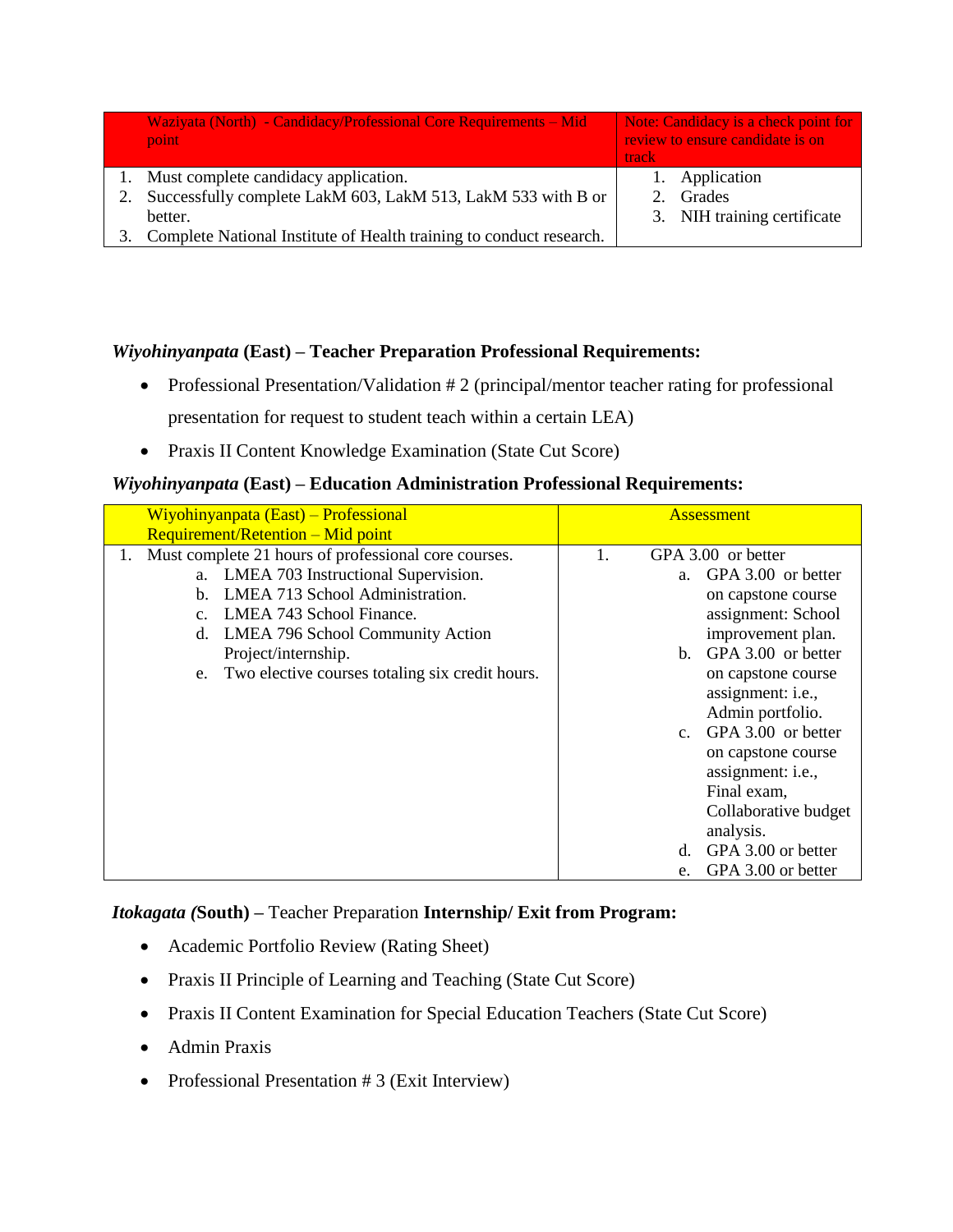• Title II Report (Administrative Evaluation of  $1<sup>st</sup>$  Year Teachers)

| <b>Itokagata (South)</b> – Education Administration Exit from Program: |
|------------------------------------------------------------------------|
|------------------------------------------------------------------------|

|    | Itokagata (South) – Exit From Program                                |    | Assessment                          |
|----|----------------------------------------------------------------------|----|-------------------------------------|
|    | 1. Candidates must successfully complete 36 credit hours with a B or |    | 1. GPA 3.00 or better, and          |
|    | better, 3.00 GPA (9 core, 21 professional hours, 6 clinical practice |    | Assessment tools.                   |
|    | and field work).                                                     |    | 2. Comprehensive portfolio          |
| 2. | Candidates exiting the program are required to submit the            |    | - Scoring Rubric                    |
|    | comprehensive electronic portfolio and receive portfolio score of    | 3. | <b>SCAP - Scoring Rubric</b>        |
|    | 3.00 or greater 'meets expectations'.                                | 4. | Internship pre/post                 |
| 3. | Submit completed SCAP project and receive a score of 2.00 or         |    | Disposition rating                  |
|    | greater, complete internship process minimum of 120 hours and        |    | survey.                             |
|    | receive a score of 2.00 or greater 'acceptable'.                     |    | <b>5.</b> Internship: Activity logs |
| 4. | Complete Internship disposition rating and receive an 80% average    |    |                                     |
|    | on each of the ELCC standards.                                       |    |                                     |
| 5. | Internship – receive a score of 2 'meet expectations'                |    |                                     |
| 1. | Follow up studies - participate in induction services: complete      | 1. | First and third year OLC            |
|    | first and third year OLC employer and graduate satisfaction          |    | <b>Employer Satisfaction</b>        |
|    | surveys.                                                             |    | Survey and Graduate                 |
|    |                                                                      |    | <b>Satisfaction Survey</b>          |

Assessment provides an effective review of unit and programs of study. A review of validations becomes a continual process throughout the Four Directional Conceptual Framework within the *canupa*, and then may assist in program changes after a finalized yearly review. A review of inter-rater reliability on interview, portfolio, and observation measures leads towards communicating clear expectations for candidates in all teacher prep programs and Education administration programs.

In addition to providing constructive feedback to candidates, unit validations include community involvement, lead towards state certification and are based on nationally recognized standards for teacher/leadership proficiency.

Through shared responsibility, Faculty advisors, k-12 administrators, mentoring teachers, college supervisors, and program administration/advisory boards, provide their support at the precandidacy, admission, course of study, internship/field experience, and post graduate phases of the program. This includes advising regarding program requirements and recommended course of study, monitoring of professional growth through assignments and field experiences. Formal follow up of graduates is then performed within the induction year and then again at the fifth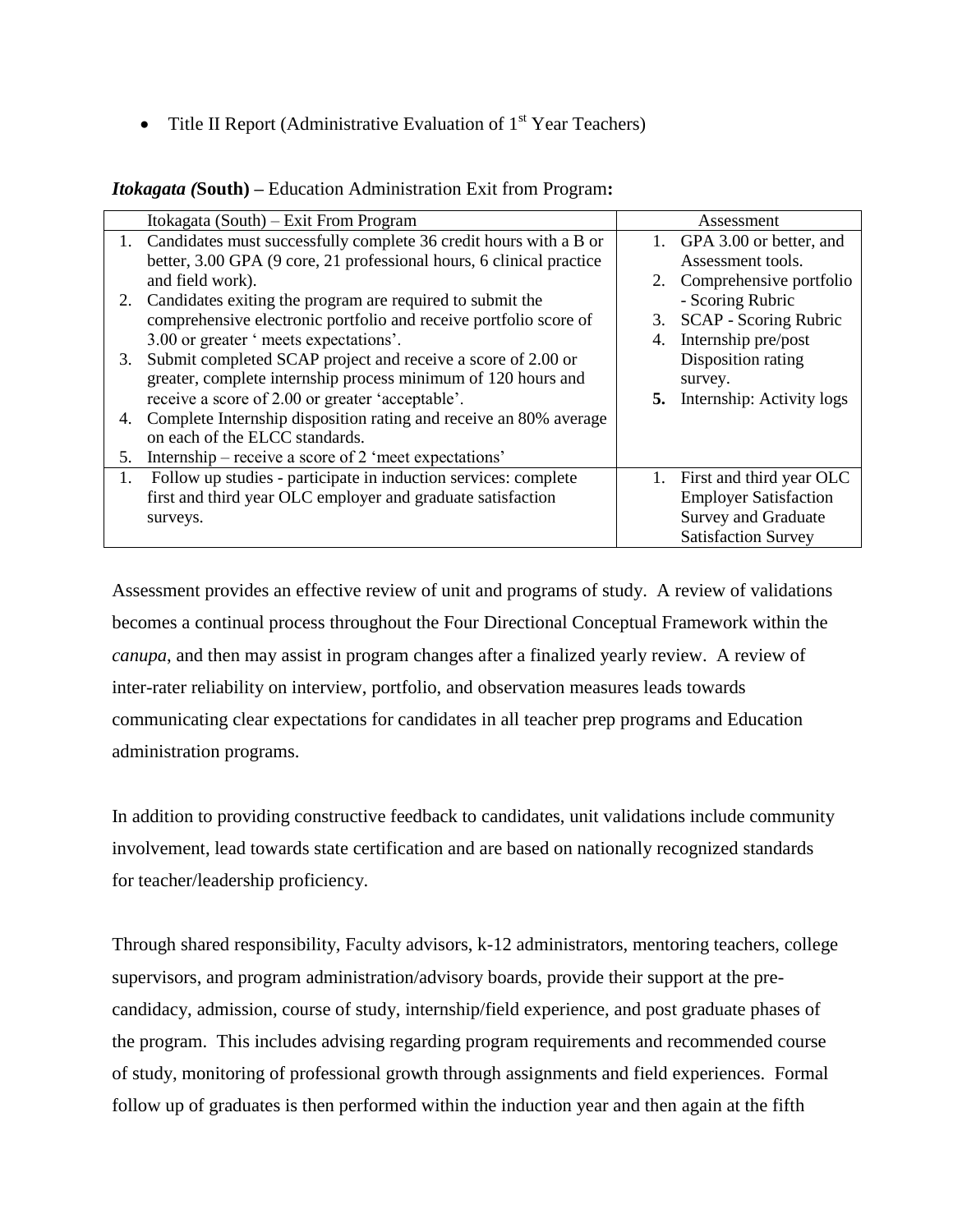year within the teacher profession and the third year for the education administration professionals.

Assessment provides an effective review of unit and programs of study. A review of validations becomes a continual process throughout the Four Directional Conceptual Framework within the *canupa*, and then may assist in program changes after a finalized yearly review. A review of inter-rater reliability on interview, portfolio, and observation measures leads towards communicating clear expectations for candidates. In addition to providing constructive feedback to candidates, unit validations include community involvement, lead towards state certification and are based on nationally recognized standards for teacher/leadership proficiency.

Through shared responsibility, Faculty advisors, k-12 administrators, mentoring teachers, college supervisors, and district center counselors, provide their support at the pre-candidacy, admission, course of study, internship/field experience, and post graduate phases of the program. This includes advising regarding program requirements and recommended course of study, monitoring of professional growth through assignments and field experiences. Formal follow up of graduates is then performed within the induction year and then again at the fifth year within the teacher profession and the third year for the education administration professionals.

### **Candidate Proficiencies Related to Expected Knowledge and Skills**

The unit goals, beliefs and dispositions are aligned to the INTASC, NAEYC, ACEI, CEC, and ELCC standards as well as the South Dakota Administrative Rules for teachers and educational leaders.

> **Goal I** To provide Lakota cultural understanding and practice

#### Core Beliefs: (1, 2, 3)

*Oglala Lakota College teacher/administrator candidates have an obligation to be knowledgeable in Lakota history, culture, and language. This obligation/awareness of values extends to any other cultural group which they may serve.*

*Effective teacher/administrator candidates practice Wolakolkiciyapi and demonstrate Lakota Virtues have equal representation as any core content knowledge. Wolakolkiciyapi refers to life reflection and Lakota virtues can be viewed as universal character traits.*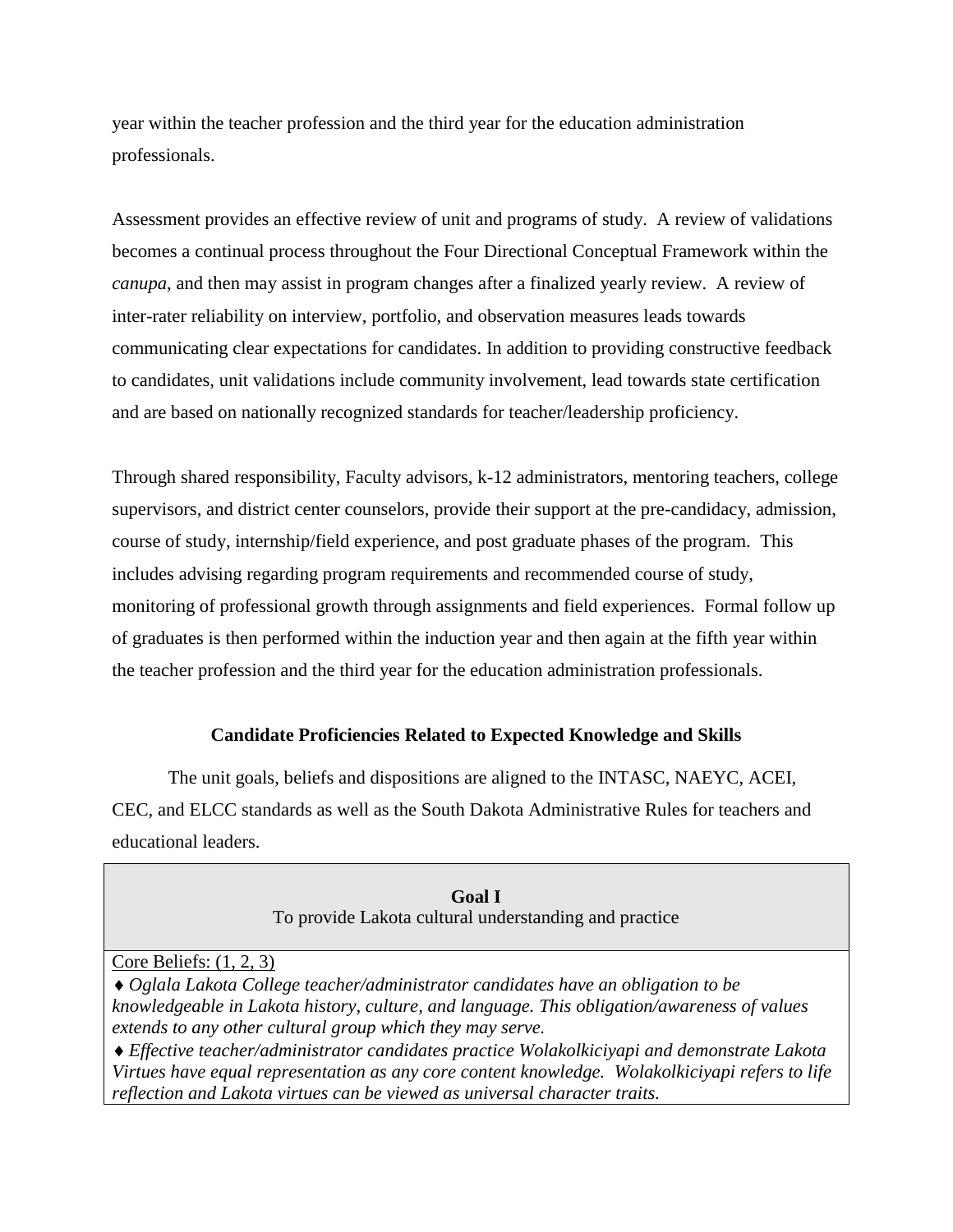*Community involvement and collaboration among stakeholders is essential to the learning experience*

Disposition: (2)

*.*

*The teacher/administrator candidate uses knowledge of different cultural contexts within the community (socio-economic, ethnic, and cultural) and makes connections which are culturally responsive.*

| <b>INTASC/NAEYC/ACEI/CEC</b>                                                | <b>ELCC</b>                               | <b>SD Administrative Rules</b>      |
|-----------------------------------------------------------------------------|-------------------------------------------|-------------------------------------|
| <b>INTASC Standard: 10</b>                                                  | Standards: $2, 5, 6$                      | 24:53:04:06 Candidate               |
| $\blacklozenge$ The teacher fosters                                         | ◆ Advocating, nurturing, and              | Knowledge and Skills: 10            |
| relationships with school                                                   | sustaining a school culture               | $\blacklozenge$ The teacher fosters |
| colleagues, parents, and                                                    | and instructional program                 | relationships with school           |
| agencies in the larger                                                      | conducive to student learning             | colleagues, parents, and            |
| community to support students'                                              | and staff professional growth.            | agencies in the community to        |
| learning and well-being.                                                    | $\triangle$ Acting with integrity,        | support student learning and        |
| <b>NAEYC</b> Standard: 2                                                    | fairness, and in an ethical               | well-being.                         |
| $\triangle$ Candidates know about,                                          | manner.                                   |                                     |
| understand, and value the                                                   | $\blacklozenge$ Understanding, responding | <b>Principal Competencies: 1, 3</b> |
| importance and complex                                                      | to, and influencing the larger            | $\triangle$ Knowledge and skills    |
| <i>characteristics of children's</i>                                        | political, social, economic,              | related to group dynamics,          |
| families and communities. They                                              | legal, and cultural context.              | decision making, goal setting,      |
| use this understanding to                                                   |                                           | human relations, employer           |
| create respectful, reciprocal                                               |                                           | and employee relations, and         |
| relationships that foster                                                   |                                           | communications.                     |
| support and empower families,                                               |                                           | $\triangle$ Knowledge and skills    |
| and to involve families in their                                            |                                           | related to establishing             |
| children's development and                                                  |                                           | partnerships with parents,          |
| learning.                                                                   |                                           | business, industry, and other       |
| <b>ACEI Standard: 5</b>                                                     |                                           | community members and               |
| $\triangle$ Candidates know the                                             |                                           | agencies.                           |
| importance of establishing and                                              |                                           |                                     |
| maintaining a positive                                                      |                                           |                                     |
| collaborative relationship with                                             |                                           |                                     |
| families to promote the                                                     |                                           |                                     |
| academic, social and emotional                                              |                                           |                                     |
| growth of children. Candidates                                              |                                           |                                     |
| foster relationships with school                                            |                                           |                                     |
| colleagues and agencies in the                                              |                                           |                                     |
| larger community.                                                           |                                           |                                     |
| CEC Standard: 10                                                            |                                           |                                     |
|                                                                             |                                           |                                     |
| $\triangle$ Special educators routinely<br>and effectively collaborate with |                                           |                                     |
| families, other educators,                                                  |                                           |                                     |
|                                                                             |                                           |                                     |
| related service providers, and                                              |                                           |                                     |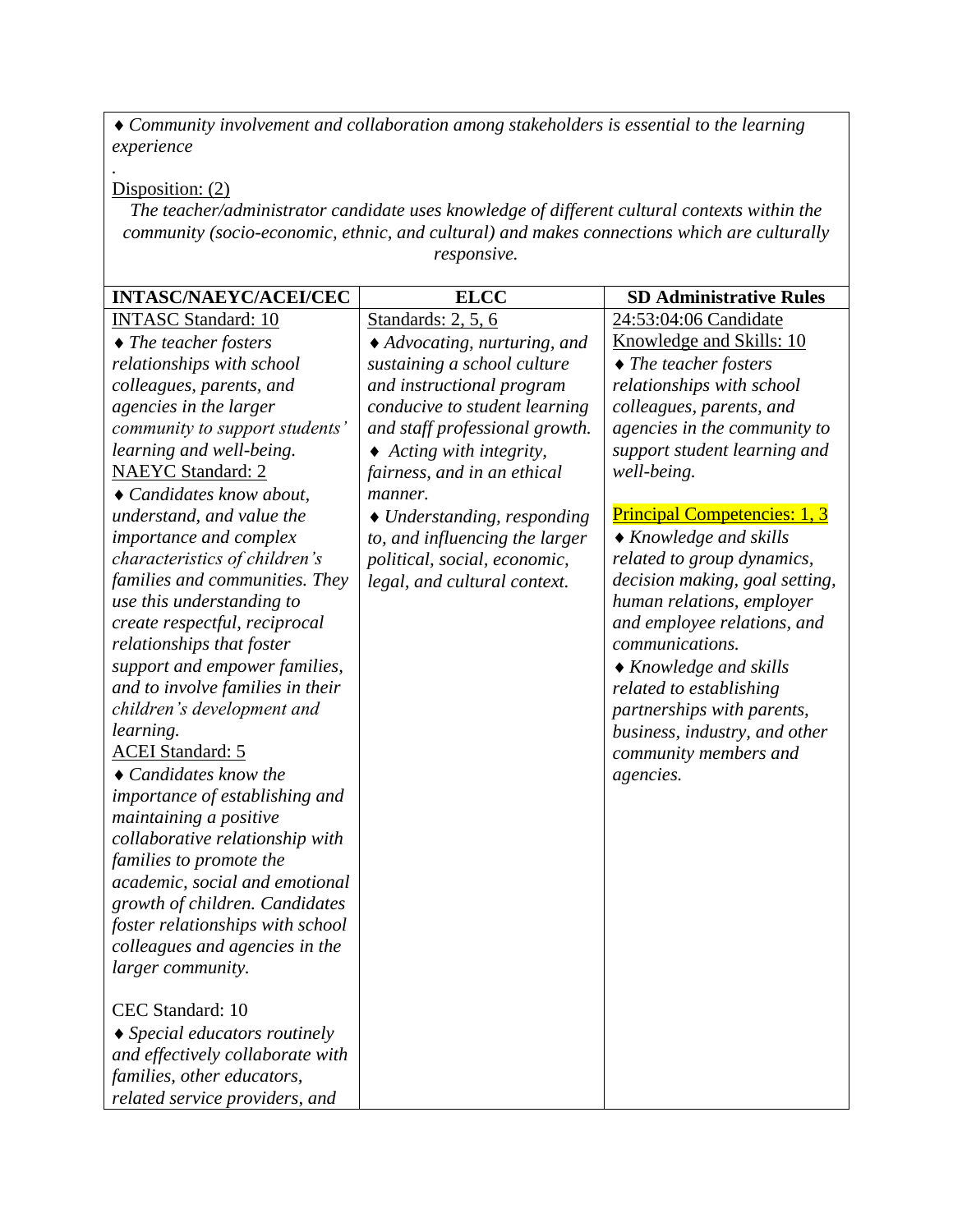| <i>personnel from community</i> |  |
|---------------------------------|--|
| <i>agencies in culturally</i>   |  |
| responsive ways.                |  |
|                                 |  |

### **Goal II**

To provide a solid academic base necessary for understanding the disciplines and how they interrelate

### Core Beliefs: (4, 7, 8)

*Effective educators and administrators possess strong core academic knowledge as well as pedagogical/management skills and strategies within their professional field.*

*Communication and technology can enhance learning opportunities and daily operations within an educational system.* 

*Educational theory and philosophy are important to learning outcomes.*

### Dispositions:  $(1, 4)$

*The education candidate understands the disciplines and practices pedagogical skill that seeks out interrelationships/interconnections understandable to their learners.*

*The teacher/administrator candidate practices instruction and questioning strategies within the content area that engage student interest and then utilizes and encourages higher order thinking skills in their learners*

| <b>INTASC/NAEYC/ACEI/CEC</b>                | <b>ELCC</b>                        | <b>SD Administrative Rules</b>             |
|---------------------------------------------|------------------------------------|--------------------------------------------|
| <b>INTASC Standards: 1, 4, 6</b>            | Standard: 3                        | 24:53:04:06 Candidate                      |
| $\blacklozenge$ The teacher understands the | $\triangle$ Ensuring management of | Knowledge and Skills: 1, 4, 6              |
| central concepts, tools of                  | the organization, operations,      | $\triangle$ The teacher understands        |
| inquiry, and structures of the              | and resources for a safe,          | the central concepts, tools of             |
| discipline he or she teaches                | efficient, and effective           | <i>inquiry, and structures of the</i>      |
| and can create learning                     | learning environment.              | discipline the teacher teaches             |
| experiences that make these                 |                                    | and can relate learning                    |
| aspects of subject matter                   |                                    | experiences that make these                |
| meaningful for students.                    |                                    | aspects of subject matter                  |
| $\blacklozenge$ The teacher understands and |                                    | meaningful for students.                   |
| uses a variety of instructional             |                                    | $\triangle$ The teacher understands        |
| strategies to encourage student             |                                    | and uses a variety of                      |
| development of critical thinking            |                                    | instructional strategies to                |
| and problem solving.                        |                                    | encourage the development of               |
| $\blacklozenge$ The teacher uses knowledge  |                                    | critical thinking, problem                 |
| of effective verbal, nonverbal,             |                                    | solving, and performance                   |
| and media communication                     |                                    | skills in students.                        |
| <i>techniques to foster active</i>          |                                    | $\blacklozenge$ The teacher uses knowledge |
| inquiry, collaboration, and                 |                                    | of effective verbal, nonverbal,            |
| supportive interaction in the               |                                    | and media communication                    |
| classroom.                                  |                                    | <i>techniques to foster activie</i>        |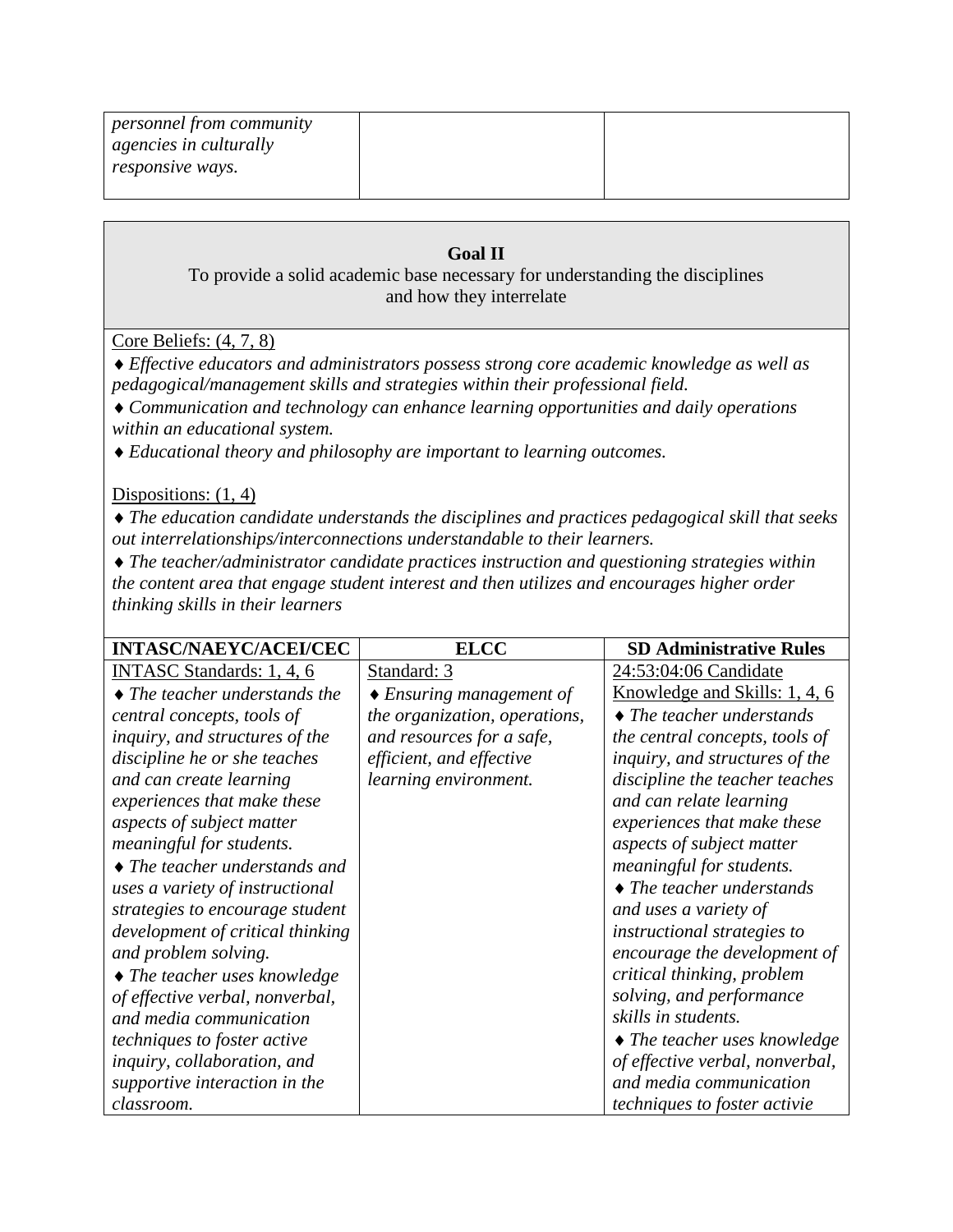| <b>NAEYC</b> Standard: 4              | inquiry, collaboration, and                    |
|---------------------------------------|------------------------------------------------|
| $\triangle$ Candidates understand the | supportive interaction in the                  |
| importance of each content            | classroom.                                     |
| area in young children's              |                                                |
| learning. They know the               | <b>Principal Competencies: 2, 6</b>            |
| essential concepts, inquiry           | $\blacklozenge$ Skills as a facilitator in the |
| tools, and structure of content       | development of curriculum                      |
| areas including academic              | and evaluation for academic,                   |
| subjects. Candidates use their        | vocational-technical,                          |
| own knowledge and other               | technological, and special                     |
| resources to design, implement,       | education programs and their                   |
| and evaluate meaningful,              | interrelationships.                            |
| challenging curriculum that           | $\triangle$ Orchestrating a faculty            |
| promotes comprehensive                | toward goals developed                         |
| developmental and learning            | through systemic planning.                     |
| outcomes for all children.            |                                                |
| <b>ACEI</b> Standards: 2, 3           |                                                |
| ◆ Candidates know,                    |                                                |
| understand and use the major          |                                                |
| concepts and modes of inquiry         |                                                |
| in English Language Arts,             |                                                |
| Science, Mathematics, Social          |                                                |
| Studies, The Arts, Health             |                                                |
| <b>Education, and Physical</b>        |                                                |
| Education to foster knowledge         |                                                |
| and skill development in the          |                                                |
| content areas and make                |                                                |
| connections across the                |                                                |
| curriculum.                           |                                                |
| $\triangle$ Candidates integrate and  |                                                |
| apply knowledge for                   |                                                |
| <i>instruction, promote the</i>       |                                                |
| development of critical               |                                                |
| thinking, plan for active             |                                                |
| learning, and use their               |                                                |
| knowledge and understanding           |                                                |
| of effective verbal, nonverbal,       |                                                |
| and media communication               |                                                |
| techniques to foster active           |                                                |
| inquiry, collaboration and            |                                                |
| supportive interaction in the         |                                                |
| classroom.                            |                                                |
| CEC Standards: 1, 4, 6                |                                                |
| $\triangle$ Special educators         |                                                |
| understand the field as an            |                                                |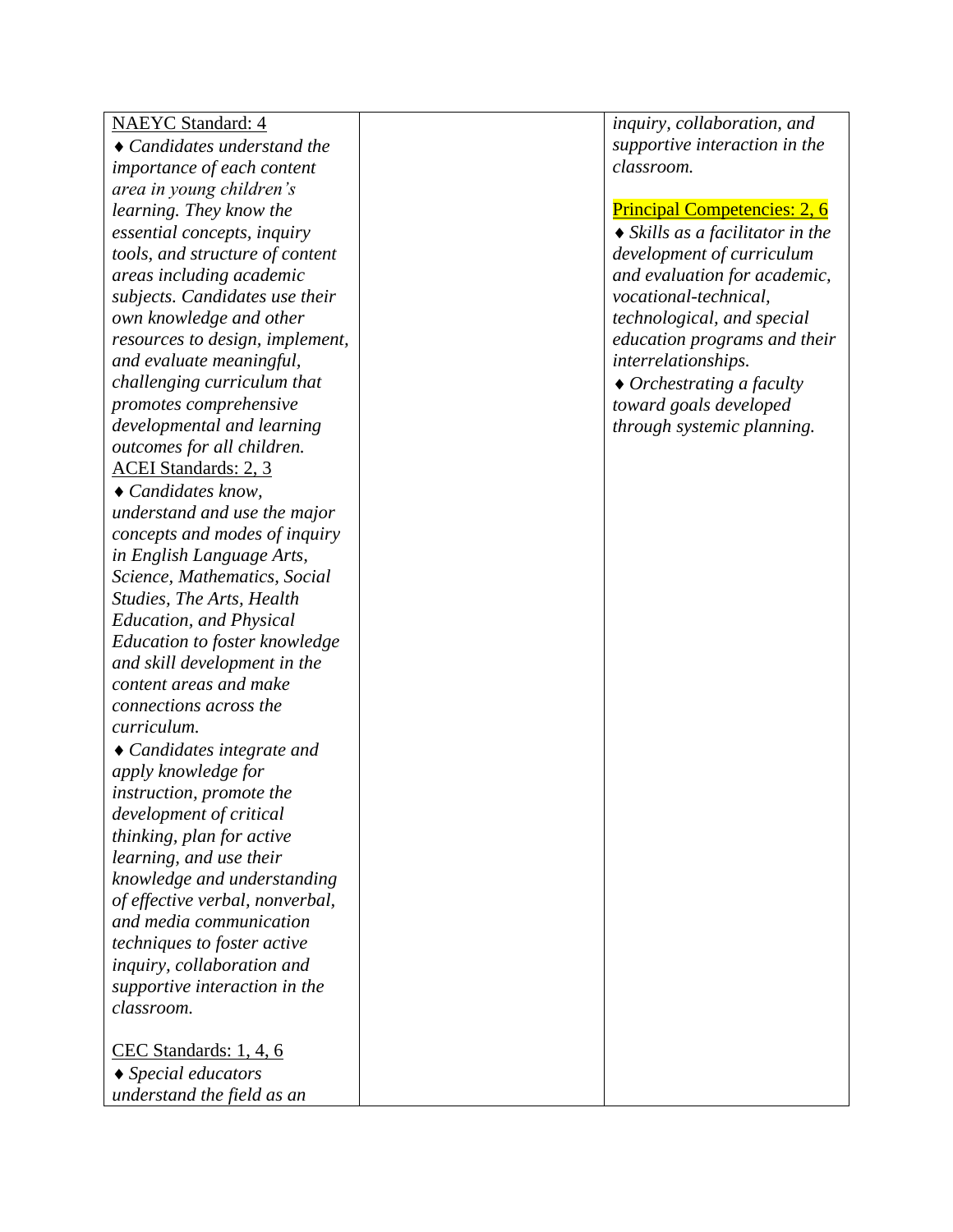| evolving and changing                   |  |
|-----------------------------------------|--|
| discipline based on                     |  |
| philosophies, evidence-based            |  |
| principles and theories,                |  |
| relevant laws and policies,             |  |
| diverse and historical points of        |  |
| view, and human issues that             |  |
| have historically influenced            |  |
| and continue to influence the           |  |
| field of special education.             |  |
| $\triangle$ Special educators possess a |  |
| repertoire of evidence-based            |  |
| instructional strategies to             |  |
| individualize instruction and           |  |
| enhance the learning of critical        |  |
| thinking, problem-solving and           |  |
| performance skills of                   |  |
| individuals with exceptional            |  |
| learning needs.                         |  |
| $\triangle$ Special educators use       |  |
| individualized strategies to            |  |
| enhance language development            |  |
| and teach communication                 |  |
| skills. They provide effective          |  |
| language models and they use            |  |
| communication strategies and            |  |
| resources to facilitate                 |  |
| understanding of subject                |  |
| matter.                                 |  |
|                                         |  |
|                                         |  |

### **Goal III**

To develop pedagogical and management skills for the creation of a school ecology inclusive of the diverse abilities and needs of the children

Core Beliefs: (5, 6)

- *Learning opportunities need to be constructed according to the students' developmental levels.*
- *Active engagement of students is essential to the learning process.*

Dispositions: (3, 7)

*The teacher/administrator candidate selects/modifies curriculum and adjusts teaching methodologies with the belief that all children can learn, and approaches learning opportunities with this philosophy.*

*The teacher/administrator candidate views the school and classroom setting as being unique to the learner and provides a learning environment that encourages ownership.*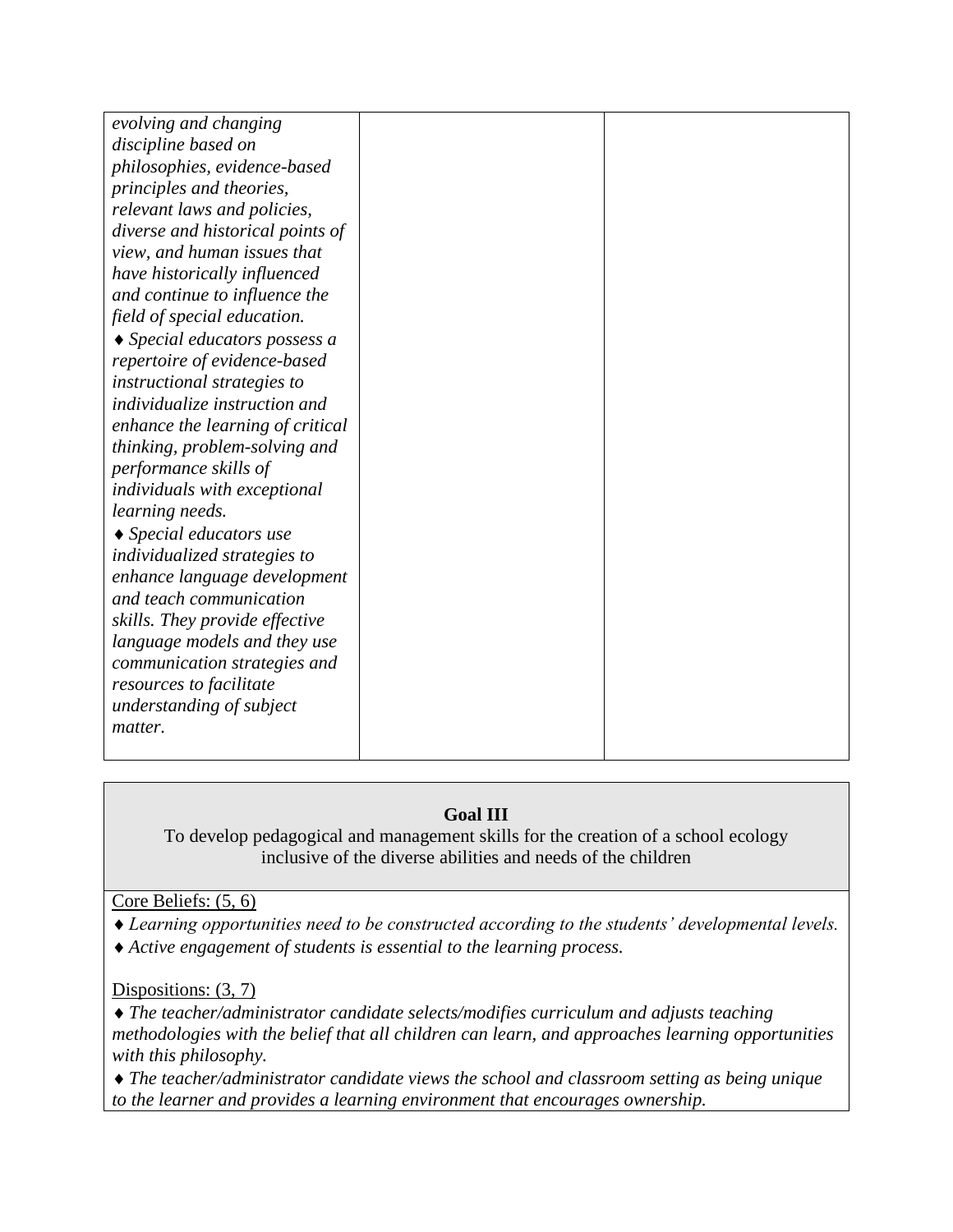| <b>INTASC/CEC</b>                       | <b>ELCC</b>                           | <b>SD Administrative Rules</b>       |
|-----------------------------------------|---------------------------------------|--------------------------------------|
| INTASC Standards: 2, 3, 5, 7            | Standards: 1, 4                       | 24:53:04:06 Candidate                |
| $\triangle$ The teacher understands     | $\blacklozenge$ Facilitating the      | Knowledge and Skills: 2,3,5,7        |
| how children learn and                  | development, articulation,            | $\triangle$ The teacher understands  |
| develop, and can provide                | implementation, and                   | how children learn and               |
| learning opportunities that             | stewardship of a school or            | develop and can provide              |
| support a child's intellectual,         | district vision of learning that      | learning opportunities that          |
| social, and personal                    | is shared and supported by the        | support their intellectual,          |
| development.                            | school community.                     | social, and personal                 |
| $\blacklozenge$ The teacher understands | $\bullet$ Collaborating with families | development.                         |
| how students differ in their            | and community members,                | $\triangle$ The teacher understands  |
| approaches to learning and              | responding to diverse                 | how students differ in their         |
| creates instructional                   | community interests and               | approaches to learning and           |
| opportunities that are adapted          | needs, and mobilizing                 | creates instructional                |
| to diverse learners.                    | community resources.                  | opportunities that are adapted       |
| $\blacklozenge$ The teacher uses an     |                                       | to diverse learners.                 |
| understanding of individual             |                                       | $\blacklozenge$ The teachers uses an |
| and group motivation and                |                                       | understanding of individual          |
| behavior to create a learning           |                                       | and group motivation and             |
| environment that encourages             |                                       | behavior to create a learning        |
| positive social interaction,            |                                       | environment that encourages          |
| active engagement in learning,          |                                       | positive social interactions,        |
| and self-motivation.                    |                                       | active engagement in learning,       |
| $\blacklozenge$ The teacher plans       |                                       | and self-motivation.                 |
| instruction based upon                  |                                       | $\blacklozenge$ The teacher plans    |
| knowledge of subject matter,            |                                       | instruction based upon               |
| students, the community, and            |                                       | knowledge of subject matter,         |
| curriculum goals.                       |                                       | students, the community, and         |
| <b>NAEYC</b> Standards: 1, 4            |                                       | curriculum goals.                    |
| $\triangle$ Candidates use their        |                                       |                                      |
| understanding of young                  |                                       | <b>Principal Competency: 5</b>       |
| children's characteristics and          |                                       | $\triangle$ Knowledge and skills to  |
| needs, and of multiple                  |                                       | <i>implement</i> various             |
| interacting influences on               |                                       | organizational configurations        |
| children's development and              |                                       | including preschool and              |
| learning, to create                     |                                       | middle school.                       |
| environments that are healthy,          |                                       |                                      |
| respectful, supportive, and             |                                       |                                      |
| challenging for all children.           |                                       |                                      |
| $\triangle$ Candidates know,            |                                       |                                      |
| understand, and use a wide              |                                       |                                      |
| array of effective approaches,          |                                       |                                      |
| strategies, and tools to                |                                       |                                      |
| positively influence children's         |                                       |                                      |
| development and learning.               |                                       |                                      |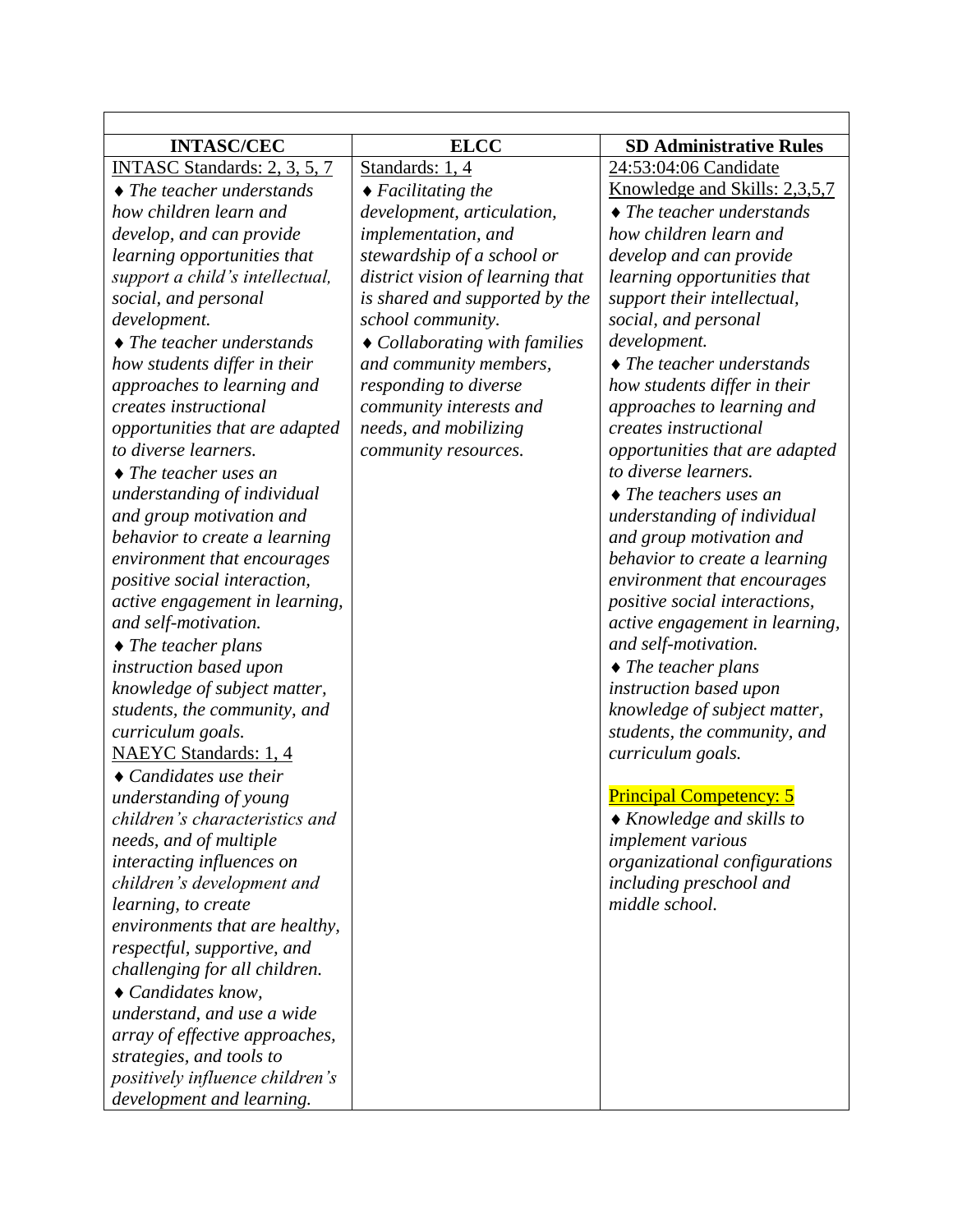| <b>ACEI Standards: 1, 3</b>                      |  |
|--------------------------------------------------|--|
| Candidates know,                                 |  |
| understand, and use the major                    |  |
| concepts, principles, theories                   |  |
| and research related to                          |  |
| development of children and                      |  |
| young adolescents to construct                   |  |
| learning opportunities that                      |  |
| support individual student's                     |  |
| development, acquisition of                      |  |
| knowledge, and motivation.                       |  |
| $\triangle$ Candidates understand how            |  |
| students differ in their                         |  |
| development and approaches                       |  |
| to learning, and create                          |  |
| instructional opportunities                      |  |
| that are adapted to divers                       |  |
| students.                                        |  |
|                                                  |  |
| CEC Standards: 2, 3, 5, 7                        |  |
| $\blacklozenge$ Special educators                |  |
| understand how exceptional                       |  |
| conditions can interact with                     |  |
| the domains of human                             |  |
| development and they use this                    |  |
| knowledge to respond to the                      |  |
| varying abilities and                            |  |
| behaviors of individuals with<br>ELN.            |  |
|                                                  |  |
| $\triangle$ Special educators                    |  |
| understand how primary<br>language, culture, and |  |
| familial backgrounds interact                    |  |
| with the individual's                            |  |
| exceptional condition to                         |  |
| <i>impact the individual's</i>                   |  |
| academic and social abilities,                   |  |
| attitudes, values, interests, and                |  |
| career options. This                             |  |
| understanding provides the                       |  |
| foundation upon which special                    |  |
| educators individualize                          |  |
| instruction to provide                           |  |
| meaningful and challenging                       |  |
| learning experiences.                            |  |
| $\triangle$ Special educators actively           |  |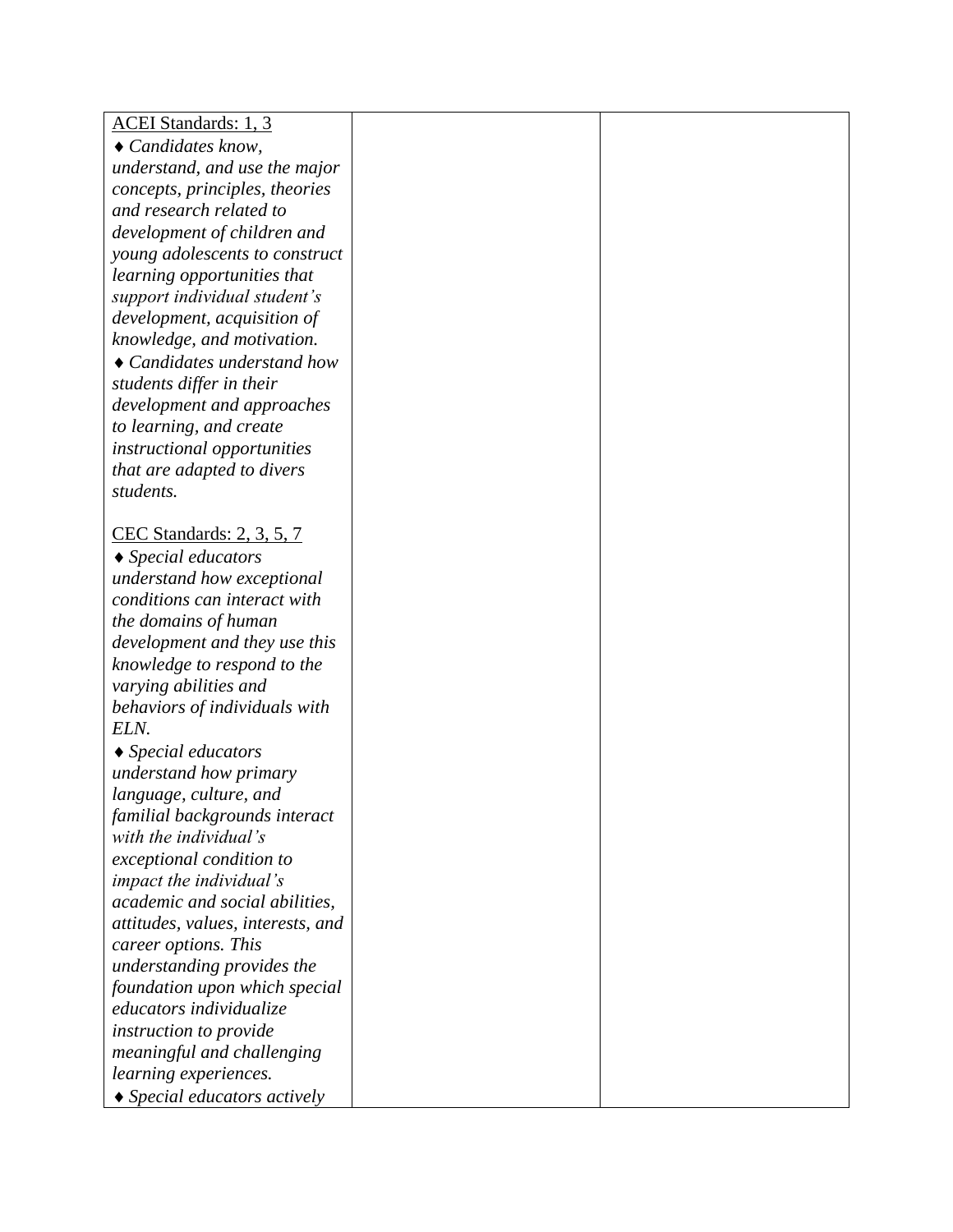| create learning environments     |  |
|----------------------------------|--|
| for individuals with ELN that    |  |
| foster cultural understanding,   |  |
| safety and emotional well-       |  |
| being, positive social           |  |
| interactions, and active         |  |
| engagement. They help their      |  |
| general education colleagues     |  |
| integrate individuals with ELN   |  |
| in general education             |  |
| environments and engage          |  |
| them in meaningful learning      |  |
| activities and interactions.     |  |
| • Individualized decision-       |  |
| making and instruction is at     |  |
| the center of special education  |  |
| practice. Special educators      |  |
| systematically translate these   |  |
| individualized plans into        |  |
| carefully selected shorter-      |  |
| range goals and objectives       |  |
| taking into consideration an     |  |
| individual's abilities and       |  |
| needs, the learning              |  |
| environment, and a myriad of     |  |
| cultural and linguistic factors. |  |

### **Goal IV**

To provide opportunities for reflection and forecasting that will positively effect student learning

### Core Belief: (9)

*Learning is a lifelong process.* 

### Dispositions: (5, 6)

*The teacher/administrator candidate is a reflective and forecasting practitioner and values continual professional development based on studies and or research*

*The teacher/administrator views multi assessment procedures as a means of monitoring their teaching methodologies and of tailoring standards and curriculum for the learner.*

| <b>INTASC/NAEYC/ACEI/CEC</b>                      | <b>ELCC</b>                       | <b>SD Administrative Rule</b>     |
|---------------------------------------------------|-----------------------------------|-----------------------------------|
| <b>INTASC Standards: 8, 9</b>                     | Standard: 7                       | 24:53:04:06 Candidate             |
| $\bullet$ The teacher understands and $\parallel$ | $\bullet$ Substantial, sustained, | Knowledge and Skills: 8, 9        |
| uses formal and informal                          | standards-based experiences       | $\bullet$ The teacher understands |
| assessment strategies to                          | in real settings that are         | and uses formal and informal      |
| evaluate and ensure the                           | planned and guided                | assessment strategies to          |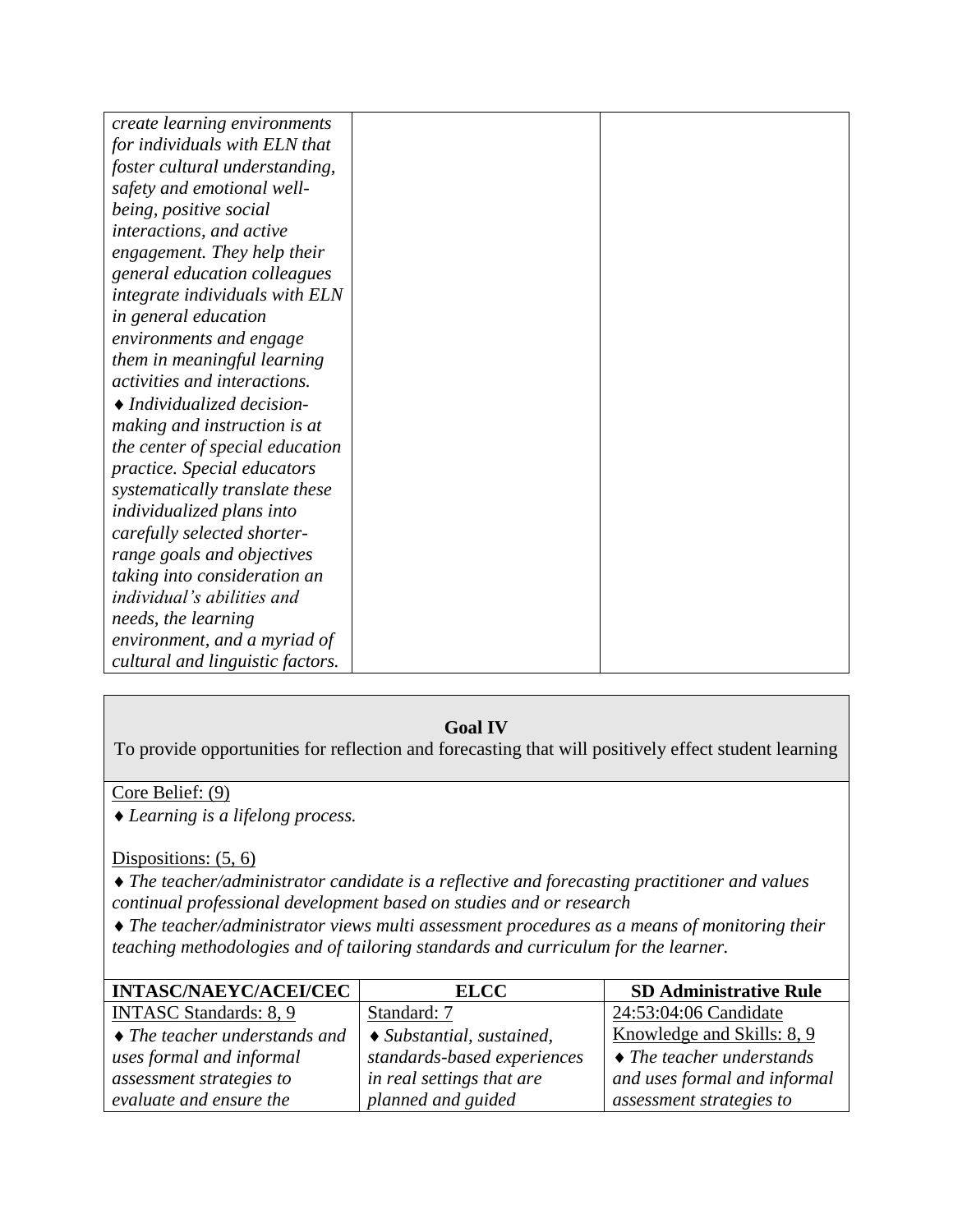| continuous intellectual, social,                                 | cooperatively by university   | evaluate and ensure the                       |
|------------------------------------------------------------------|-------------------------------|-----------------------------------------------|
| and physical development of                                      | and school district personnel | continuous intellectual,                      |
| the learner.                                                     | for graduate credit.          | social, and physical                          |
| $\blacklozenge$ The teacher is a reflective                      |                               | development of students.                      |
| practitioner who continually                                     |                               | $\blacklozenge$ The teacher evaluates         |
| evaluates the effects of his or                                  |                               | continually the effects of the                |
| her choices and actions on                                       |                               | teacher's choices and actions                 |
| others and who actively seeks                                    |                               | on others, including students,                |
| out opportunities to grow                                        |                               | parents, and other                            |
| professionally.                                                  |                               | professionals in the learning                 |
| NAEYC Standards: 3, 5                                            |                               | community. The teacher                        |
| $\triangle$ Candidates know about and                            |                               | actively seeks out                            |
| understand the goals, benefits,                                  |                               | opportunities to grow                         |
| and uses of assessment. They                                     |                               | <i>professionally.</i>                        |
| know about and use systematic                                    |                               |                                               |
| observations, documentation,                                     |                               | <b>Principal Competencies: 4, 7</b>           |
| and other effective assessment                                   |                               | $\triangle$ Knowledge and skills in           |
| strategies in a responsible way,                                 |                               | developing and implementing                   |
| in partnership with families                                     |                               | an effective staff selection,                 |
| and other professionals, to                                      |                               | evaluation, and development                   |
| positively influence children's                                  |                               | process.                                      |
| development and learning.                                        |                               | $\blacklozenge$ Identifying and utilizing the |
| • Candidates are continuous,                                     |                               | strengths of individual staff                 |
| collaborative learners who                                       |                               | members.                                      |
| demonstrate knowledgeable,                                       |                               |                                               |
| reflective, and critical                                         |                               |                                               |
| perspectives on their work,                                      |                               |                                               |
| making informed decisions that                                   |                               |                                               |
| integrate knowledge from a                                       |                               |                                               |
| variety of sources. They are                                     |                               |                                               |
| informed advocates for sound                                     |                               |                                               |
| educational practices and                                        |                               |                                               |
| <i>policies.</i>                                                 |                               |                                               |
| <b>ACEI</b> Standards: 4, 5                                      |                               |                                               |
| Candidates know,                                                 |                               |                                               |
|                                                                  |                               |                                               |
| understand, and use formal and<br>informal assessment strategies |                               |                                               |
|                                                                  |                               |                                               |
| to plan, evaluate and<br>strengthen instruction that will        |                               |                                               |
|                                                                  |                               |                                               |
| promote continuous<br>intellectual, social, emotional,           |                               |                                               |
| and physical development.                                        |                               |                                               |
|                                                                  |                               |                                               |
| $\triangle$ Candidates are aware of and                          |                               |                                               |
| reflect on their practice in light                               |                               |                                               |
| of research on teaching and                                      |                               |                                               |
| resources available for                                          |                               |                                               |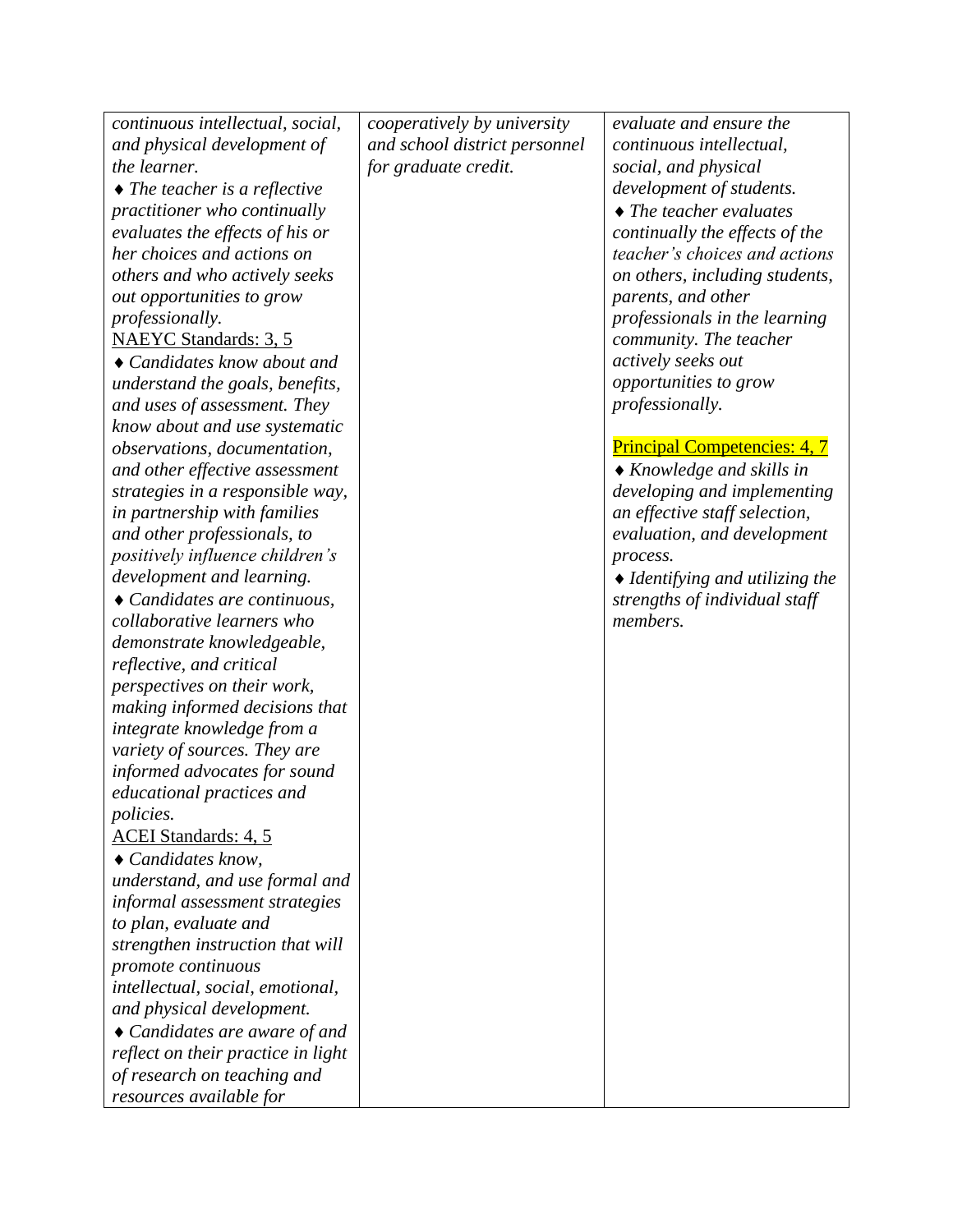| professional learning; they                 |  |
|---------------------------------------------|--|
| continually evaluate the effects            |  |
| of their professional decisions             |  |
| and actions on students,                    |  |
| parents, and other                          |  |
| professionals in the learning               |  |
| community and actively seek                 |  |
| out opportunities to grow                   |  |
| <i>professionally.</i>                      |  |
|                                             |  |
| CEC Standards: 8, 9                         |  |
| $\blacklozenge$ Special educators conduct   |  |
| formal and informal                         |  |
| assessments of behavior,                    |  |
| learning, achievement, and                  |  |
| environments to design                      |  |
| learning experiences that                   |  |
| support the growth and                      |  |
| development of individuals with             |  |
| ELN and to identify supports                |  |
| and adaptations required for                |  |
| individuals with ELN to access              |  |
| and benefit from the general                |  |
| curriculum.                                 |  |
| $\blacklozenge$ Special educators engage in |  |
| professional activities and                 |  |
| participate in learning                     |  |
| communities that benefit                    |  |
| individuals with ELN, their                 |  |
| families, colleagues, and their             |  |
| own professional growth.                    |  |
| Special educators view                      |  |
| themselves as lifelong learners             |  |
| and regularly reflect on and                |  |
| adjust their practice, actively             |  |
| planning and engaging in                    |  |
| activities that foster their                |  |
| professional growth and keep                |  |
| them current with evidence-                 |  |
| based best practices.                       |  |
|                                             |  |

# **Conceptual Framework Bibliography**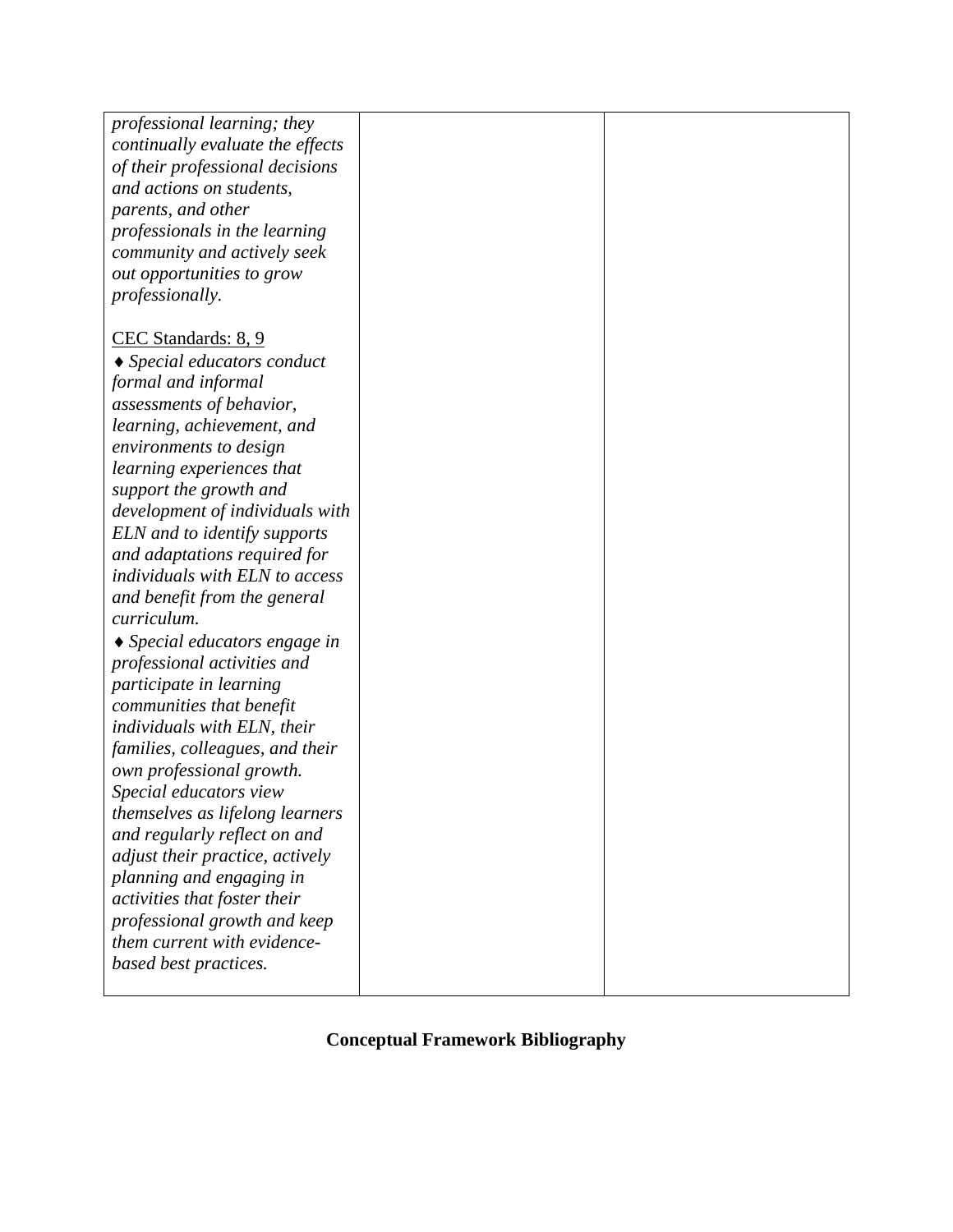- Armstrong, T. (2000). *Multiple intelligences in the classroom, 2nd edition.* Alexandria, VA: Association for Supervision and Curriculum Development.
- Au, K.H., & Kawakami, AJ. (1991). Culture and ownership: Schooling of minority students. *Childhood Education*, 67, 280-284.
- Banks, J.A. (1981). *Multiethnic education: Theory and practice.* Boston: Allyn and Bacon.
- Bear Killer, D. (2006). Personal conversation, September, 27, 2006.
- Brendtro, L., Brokenleg, M., and Van Bockern, S. (2001). *Reclaiming youth at risk, Revised edition*. Bloomington, IN: National Education Service.
- Bruner, J. (1975). *Toward a theory of instruction*. Cambridge: Belknap Press.
- Bruner, J. (1996) *The culture of education.* Cambridge: Harvard University Press
- Cleary, L. M., & Peacock, T. D. (1998). *Collected wisdom: American Indian education.* Boston: Allyn & Bacon.
- Corcoran, C. and Leahy, R. (2003). Growing professionally through reflective practice. *Kappa Delta Phi Record*, 40(1), 30-33
- Deloria, E. C. (1943). *Speaking of Indians*. New York: Friendship Press.
- Deloria, V., Jr., & Wildcat, D. R. (2001). *Power and place: Indian education in America*. Golden, CO: Fulcrum.
- Dewey, J (1933, 1910). *How we think*. Boston, D.C.: Heath & Co.
- Drake, S. (1993). *Planning integrated curriculum: The call to adventure.* Alexandria, VA: Association for Supervision and Curriculum Development.
- Estrada, L.J., & Vasquez, M. (1981). Schooling and its social and psychological effects on minorities. In W.E. Sims & B.B. de Martinez (Eds.) *Perspectives in multicultural education* (pp. 53-73). New York: University Press of America.
- Falvey, M. and Givner, C. (2005). What is an inclusive school? In Villa, R. and Thousand, J. (Eds.), *Creating an inclusive school, 2nd edition*. Alexandria, VA: Association for Supervision and Curriculum Development.
- Fills the Pipe, E. (1983) College Emblem, Oglala Lakota College Catalogue. Kyle, SD: OLC
- Fuchs, E., & Havighurst, R. J. (1973). To live on this earth: American Indian education. Garden City, NY: Doubleday.
- Fullan, M. (Eds.). (2000). *The Jossey-Bass Reader on Educational Leadership*. San Francisco: Jossey-Bass.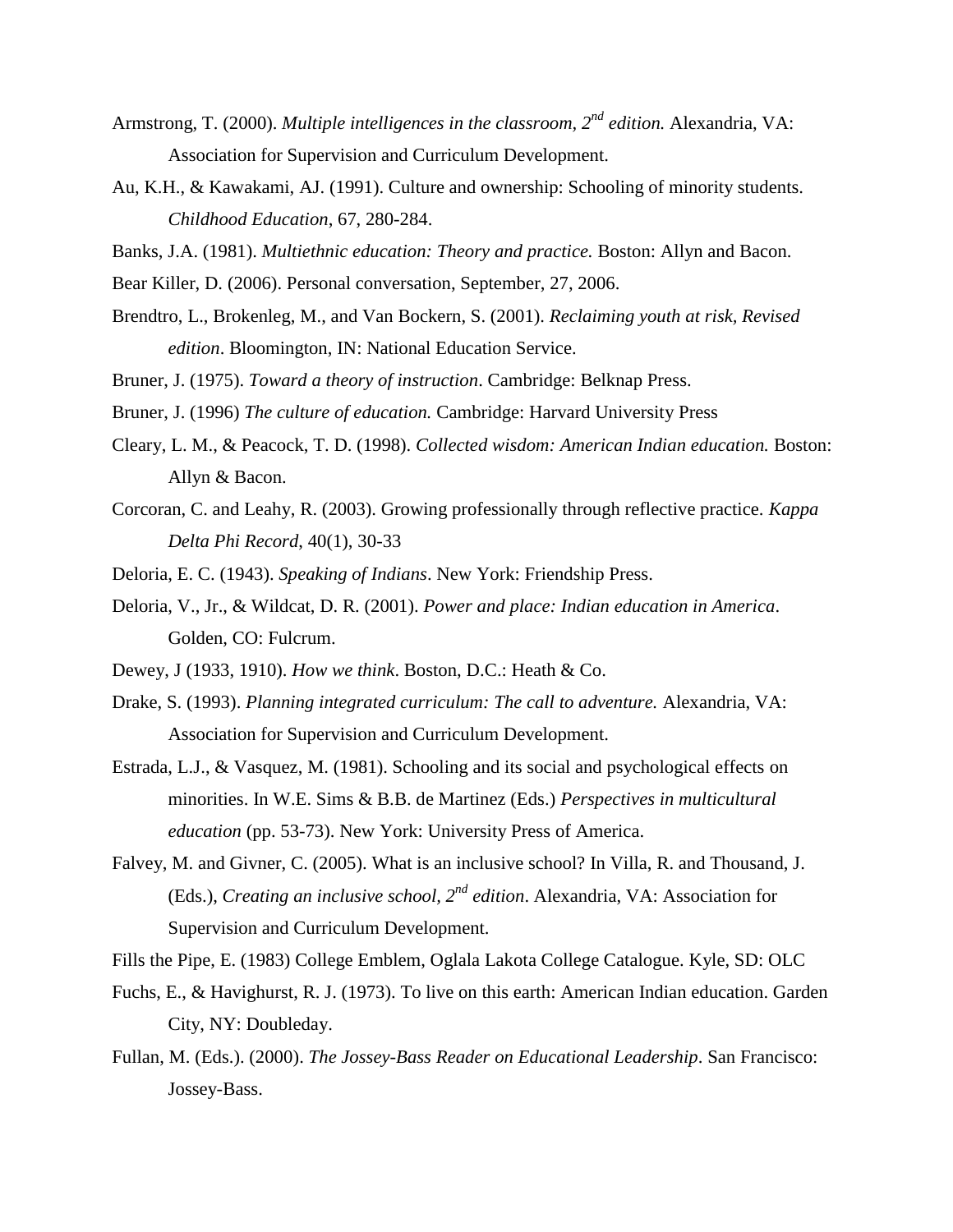- Gilliland, H. (1989). *Teaching the Native American*. Dubuque, IA: Kendall/Hunt Publishing Company
- Henze, R.C., & Vanett, L. (1993). To walk in two worlds-or more-: Challenging a common metaphor of Native education. *Anthropology & Education Quarterly*, 24, 116-134.
- Humphreys, A.; Post, T.; and Ellis, A. (1981). *Interdisciplinary methods: A thematic approach.* Santa Monica, CA: Goodyear Publishing Company.
- Hoyle, J.R., English, F.W., & Steffy, B.E. (2005). Skills for Successful 21<sup>st</sup> Century School Leaders. Lanhan, New York, Toronto, Oxford: American Association of School Administrators.
- Indian Nations at Risk Task Force (1991). *Indian Nations at Risk: An Educational Strategy for Action*. Washington, DC: U.S. Department of Education.
- Jacobs, D. T., and Reyhner, J. (2002). Preparing teachers to support American Indian and Alaska Native student success and cultural heritage (ERIC Digest). Charleston, WV: ERIC Clearinghouse on Rural Education and Small Schools. (ED 459 990)
- Jacobs, H.H. (1989) *Interdisciplinary curriculum: Design and implementation*. Alexandria, VA: Association for Supervision and Curriculum Development
- Jordan, C. (1984). Cultural compatibility and the education of Hawaiian children: Implications for mainland educators. Educational Research Quarterly, 8(4), 59-71.
- Knowles, T., Gill, J., Beauvais, A., & Medearis, C. (1992) Teacher education and the rosebud tribal education code. *Tribal College, 4*(2), 21-23.
- Leahy, R., and C. A. Corcoran. (1996). Encouraging reflective practitioners: Connecting classroom to fieldwork. *Journal of Research and Development in Education* 29(2), 104- 14.
- LeBrasseur, M.M., & Freark, E.S. (1982). Touch a child-they are my people: Ways to teach American Indian children. *Journal of American Indian Education*, 21, 6-12.
- Lipson, M.; Valencia, S.; Wixson, K.; and Peters, C. (1993). Integration and thematic teaching: Integration to improve teaching and learning. *Language Arts* 70(4), 252-264.
- Marashio, P. (1982). Enlighten my mind…Examining the learning process through Native American ways. *Journal of American Indian Education* 21(1), 2-10.
- Murdoch, K. (1998). *Classroom connections: Strategies for integrating learning*. Australia: Eleanor Curtain Publishing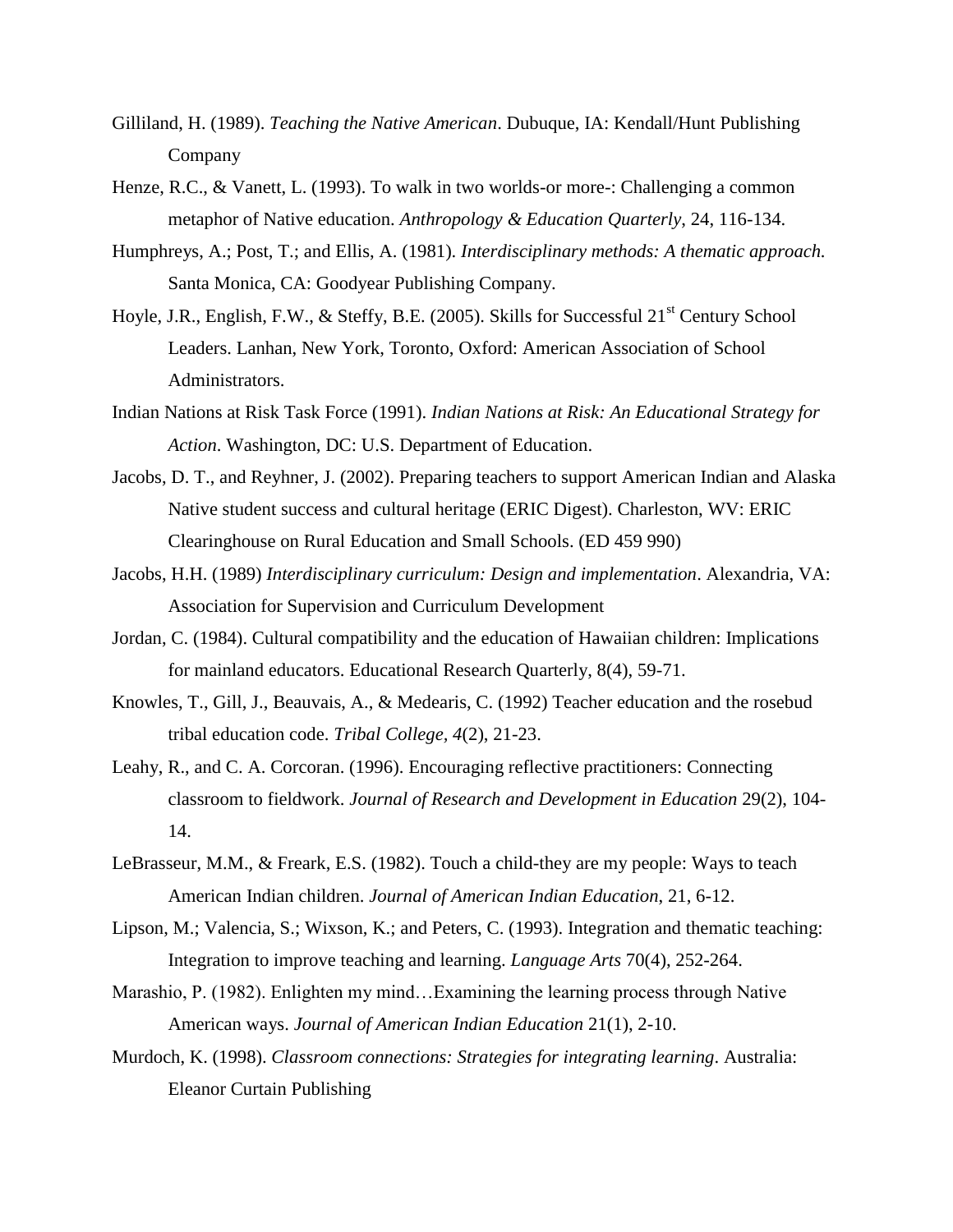- Reyhner, J., Lee, H., and Gabbard, D. (1993). A specialized knowledge base for teaching American Indian and Alaska Native students. *Tribal College: The Journal of American Indian Higher Education*, 4(4), 26-32.
- Rhodes, R.W. (1988). Holistic teaching/learning for Native American students. *Journal of American Indian Education*, 27, 21-29.
- Rhodes, R. (1994). *Nurturing learning in Native American students*. Hotevilla, AZ: Sonwai Books
- Schon, D. A. 1983. *The reflective practitioner: How professionals think in action*. New York: Basic Books.
- Schon, D. A. (1987). *Educating the reflective practitioner: Toward a new design for teaching and learning in the professions*. San Francisco: Jossey-Bass.
- SEDL, (2006). Retrieved September 1, 2006, from http://www.sedl.org/pitl/pic/reflection.html.
- Slattery, P. (1995). Curriculum development in the post-modern era. New York: Garland.
- Slavin, R.E. (2003). *Educational psychology: Theory and practice, 7th ed*.. Boston: Allyn and Bacon.
- Steffy, B. E., and M. P. Wolfe. (1997). *The life cycle of the career teacher: Maintaining excellence for a lifetime.* West Lafayette, Ind.: Kappa Delta Pi, International Honor Society in Education.
- Stronge, J. (2002). *Qualities of Effective Teachers*. Alexandria, VA: Association for Supervision and Curriculum Development.
- Swisher, K. (1990). Cooperative learning and the education of American Indian / Alaskan Native students: A review of the literature and suggestions for implementation. *Journal of American Indian Education* 29 (2), 36-43
- Tomlinson, C. (1999). *The differentiated classroom: Responding to the needs of all learners*. Alexandria, VA: Association for Supervision and Curriculum Development.
- Van Hamme, L. (1995). American Indian cultures and the classroom. *Journal of American Indian Education*, 35(2), 21-36.
- Wakanyeja Pawiciyapi. Inc. (2000). Lakota Wakanyeja Wape Tokeca Wicotawacin Eciyatanhan Wopasi Na Wopasi Imahetuyahci Na Woopasi Etahhan Wiyeyapi. Porcupine, SD: Badwound, E.